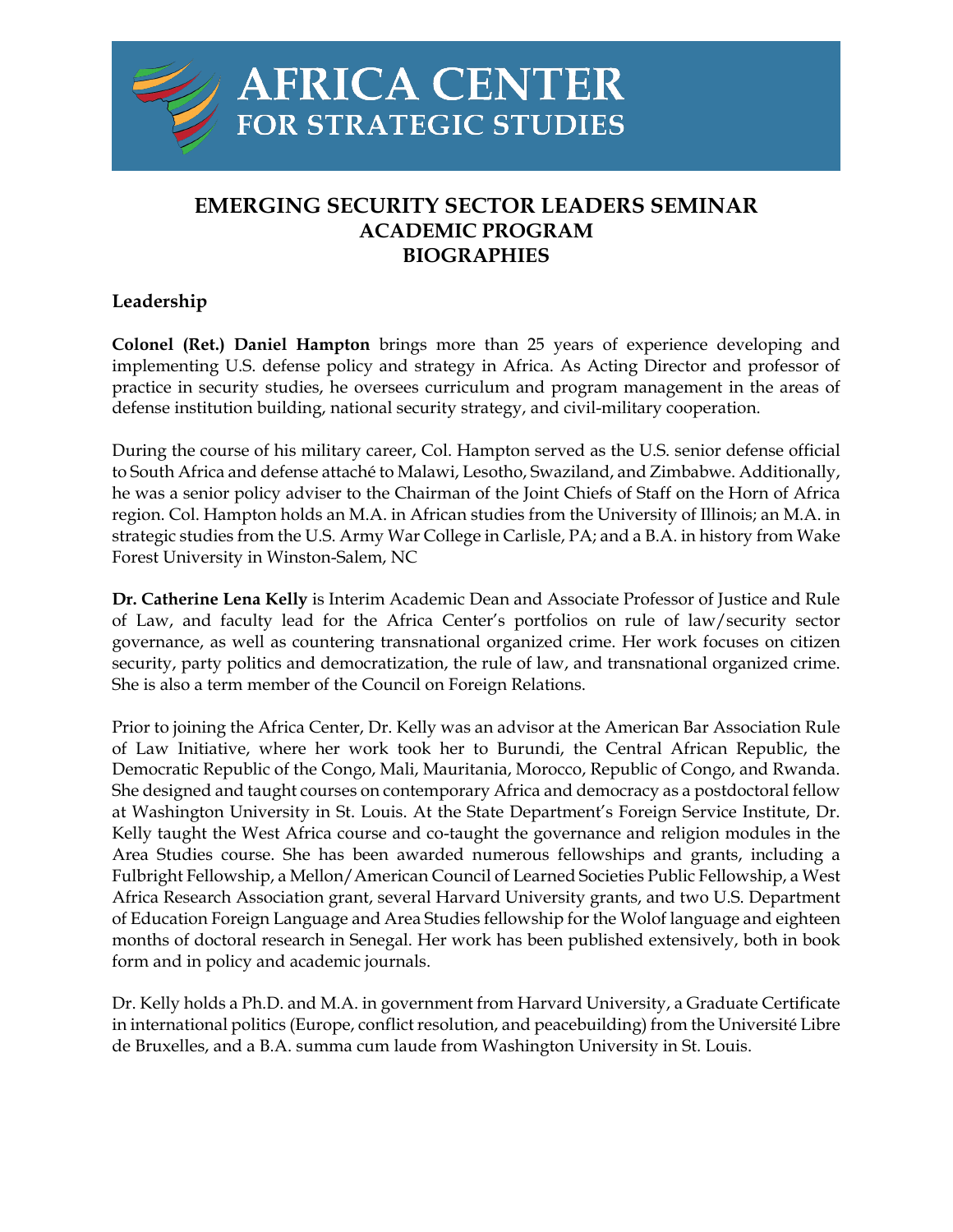**Dr. Joel Amegboh** is an Assistant Professor for African Security Studies, responsible for overseeing the Africa Center's academic programming on National Security Strategy Development and Youth, Peace, and Security and integrating these considerations into the Center's research and outreach.

Prior to joining the Africa Center for Security Studies, Dr. Amegboh worked for several agencies and departments under the United Nations. These include the Educational Outreach Division of the Department of Public Information (DPI) and the Mali Integrated Operational Team, located in the Department of Political and Peacebuilding Affairs. His research interests include advocacy for, and paradigm shifts in peacebuilding in Africa, terrorism and counterterrorism efforts, human security, security-development-governance nexus, and the role of youth in peacebuilding and conflict resolution.

Dr. Amegboh holds a Ph.D. in Conflict Analysis and Resolution from the Jimmy and Rosalynn Carter School for Peace and Conflict Resolution at George Mason University, an M.A. in Global Development and Peace Studies, and a B.A. in International Political Economy and Diplomacy from the University of Bridgeport in Connecticut.

# **Keynote**

**His Excellency Nana Addo Dankwa Akufo-Addo** is the 5th President of Ghana's 4th Republic and was sworn into office for a second term on January 7, 2021.

President Akufo-Addo had his primary education at the Government Boys School and later Rowe Road School both in Accra Central. He went on to teach at the Accra Academy before going to the University of Ghana in 1964 to read Economics. After graduating as an economist, he went on to read law in the UK and was called to the English Bar (Middle Temple) in July 1971 and the Ghana Bar in 1975.

In 1975, he returned home to Accra to continue with his legal career. In 1979 co-founded the law firm Akufo-Addo, Prempeh & Co., which has become one of the prominent law firms in Ghana. Akufo-Addo used his law practice to champion the cause of human rights, rule of law, justice, freedom, and democracy. He was well known for giving free legal assistance to the poor and fought for the rights and liberties of the Ghanaian people. Indeed, many of the important constitutional cases of the modern era, which, inter alia, protected the independence of the judiciary, the right of the citizen to demonstrate without police permit, and the right of equal access of all political parties to the State-owned media, were undertaken by him.

President Akufo-Addo has held numerous positions in Ghana. He was a three term Member of Parliament (1997-2008). He also served as Attorney General and Minister for Justice (2001-2003) and as Minister for Foreign Affairs (2003-2007), both under the government of the former President of the Republic of Ghana, HE John Agyekum Kufuor.

As Attorney-General, he was responsible for the repeal of the Criminal Libel Law, which, hitherto, had been used to intimidate the media and criminalise free speech. As Foreign Minister,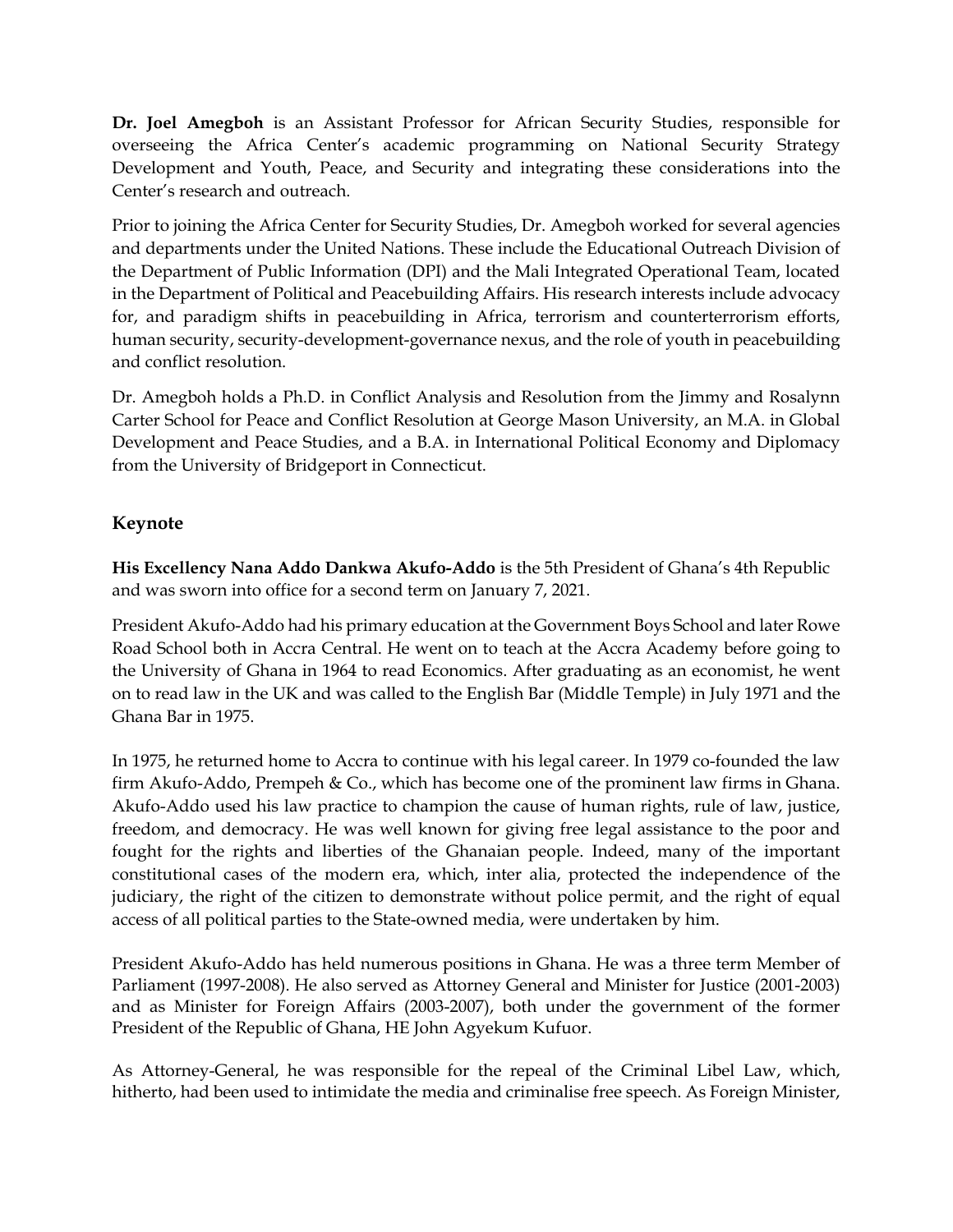he was fully involved in the successful Economic Community of West African States (ECOWAS) peace efforts in Sierra Leone, Liberia, Ivory Coast, and Guinea Bissau, and was chairman of the ECOWAS Mediation and Security Council in 2003.

President Akufo-Addo was re-elected to lead the NPP into the 2016 general elections. He won the presidential election that year after defeating the incumbent. He was re-elected as President of the Republic of Ghana in the December 7, 2020, election for a second term in office.

The United Nations Economic Commission for Africa (UNECA), on 3rd July, 2017, named President Akufo-Addo, as the "AU Gender Champion" for 2017, in recognition of his efforts in gender equality at continental level. He was also first appointed by the United Nations Secretary General in 2017 to serve as co-chair of the Secretary-General's Sustainable Development Goals (SDGs) Advocates along with Prime Minister Erna Solberg of Norway until the end of 2018; and was subsequently re-appointed to Co-Chair for an additional two years.

## **Facilitators**

**Dr. Nathaniel Allen** is an Assistant Professor for Security Studies, responsible for overseeing the Africa Center's academic programming on cybersecurity and peace support operations and integrating these considerations into the Center's research and outreach. His work focuses on cyber issues, emerging technology, civil-military relations, and regional security partnerships across Africa.

Prior to the joining the Africa Center, Dr. Allen was a policy advisor at the U.S. Institute of Peace Task Force on Extremism in Fragile States. He has also worked at the U.S. Department of State's Bureau of Conflict and Stabilization Operations, for the Foreign Affairs and the Armed Services Committees of the U.S. House of Representatives, and with NORC at the University of Chicago's International Projects Department. Dr. Allen's research has been published in leading policy journals and newspapers. He has received fellowships from American University, the Robertson Family Foundation, and the U.S. Institute of Peace, where he was a 2016-2017 Williams Jennings Randolph Peace Scholar. He is a Term Member of the Council on Foreign Relations.

Dr. Allen holds a Ph.D. in international relations and African studies from the Johns Hopkins University School of Advanced International Studies, an M.A. in development studies from Princeton University's Woodrow Wilson School, and a B.A. in political science from Swarthmore College.

**Dr. Anouar Boukhars** is Professor of Counterterrorism and Countering Violent Extremism with the Africa Center for Strategic Studies and works closely with African government and nongovernmental security sector leaders on developing and implementing activities and programs relating to counterterrorism and countering violent extremism. His research focuses on the dynamics of radicalization and violent extremism in Africa.

Prior to joining the Africa Center, Dr. Boukhars was a nonresident fellow in the Middle East Program at the Carnegie Endowment for International Peace and an associate professor of international relations at McDaniel College. He has served on several advisory boards and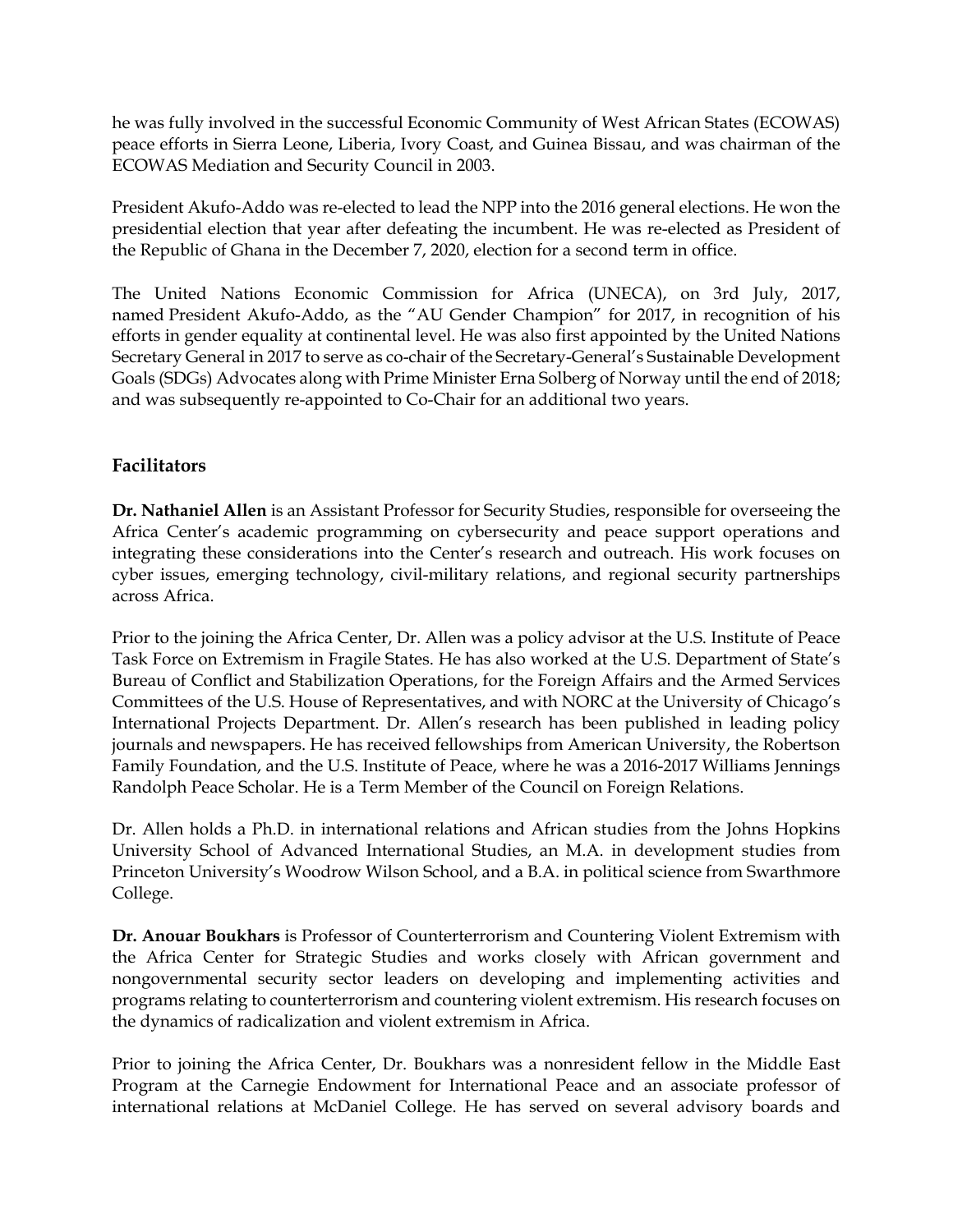committees on the Sahel and North Africa, including at the African Peacebuilding Network at the Social Science Research Council. From August 2015 to July 2017, Dr. Boukhars served at the Institute for Peace and Security Studies in Addis Ababa, Ethiopia, as lead facilitator of its flagship program, the Executive Masters in Managing Peace and Security in Africa. His research has been published in numerous leading policy publications and academic journals. He routinely conducts fieldwork in Africa and consults frequently for the African Union, World Bank, United Nations, U.S. State Department, and European governments.

Dr. Boukhars holds a Ph.D. in international studies from Old Dominion University in Norfolk, Virginia; an M.A. in applied humanities from Al Akhaweyn University in Ifrane, Morocco; and a B.A. in English literature from Ibn Tofail University in Kenitra, Morocco.

**Dr. Fairlie Chappuis** is an independent expert in conflict and security with fourteen years' experience in research, policy development, and operations, especially in Africa. She is a rostered expert for the International Security Sector Advisory Team and has completed projects for the European Union, the Danish Refugee Council, the Small Arms Survey, and the NYU Center for International Cooperation, among others. Previously, she worked at DCAF Geneva and the Freie Universität Berlin and was also a visiting scholar at the Kofi Annan Institute for Conflict Transformation at the University of Liberia, the Stimson Center in Washington DC, and swisspeace in Bern. She holds a Masters from the Geneva Graduate Institute and a doctorate from the Otto Suhr Institute of Political Science at the Freie Universität Berlin.

**Dr. Luka Biong Deng Kuol** is an independent consultant and an adjunct distinguished professor of African security studies with the Africa Center for Strategic Studies at National Defense University in Washington. His areas of expertise include Development – Security – Governance Nexus, Public Policy Design, Implementation and Evaluation, National Security Strategy Development and Implementation in Africa, Management of Security Resources in Africa, Post-Conflict Transitions, Peacebuilding and State building, Livelihoods, Vulnerability and Food Security and Humanitarian – Development Nexus.

Dr. Kuol is also a Global Fellow at the Peace Research Institute Oslo (PRIO), a Fellow at the Rift Valley Institute, and an Associate Professor of Economics (on leave) at the University of Juba in South Sudan. He is a member of the United Nations Security Sector Advisory Council, a member of the African Security Sector Network and a founding member of South Sudan Studies Association. He also sits on the editorial board of the *Disasters Journal*, published by the United Kingdom Overseas Development Institute.

He was the Dean of Faculty and Academic Affairs at the Africa Center for Strategic Studies. In addition, he was the faculty lead of three academic programs: National Security Strategy Development and Implementation in Africa, Managing Security Resources in Africa, and Emerging Security Sector Leaders in Africa. Prior to joining the Africa Center, Dr. Kuol served as the director of the Institute of Peace, Development and Security Studies at the University of Juba in South Sudan. He was also a member of the teaching staff of the Faculty of Economics and Rural Development at the University of Gezira in Sudan. He was a resident fellow at Harvard Kennedy School and a Visiting Fellow at the Institute of Development Studies at University of Sussex in the United Kingdom. He served as a Minister of Presidential Affairs for the Government of Southern Sudan and as a National Minister of Cabinet Affairs for the Republic of Sudan. He has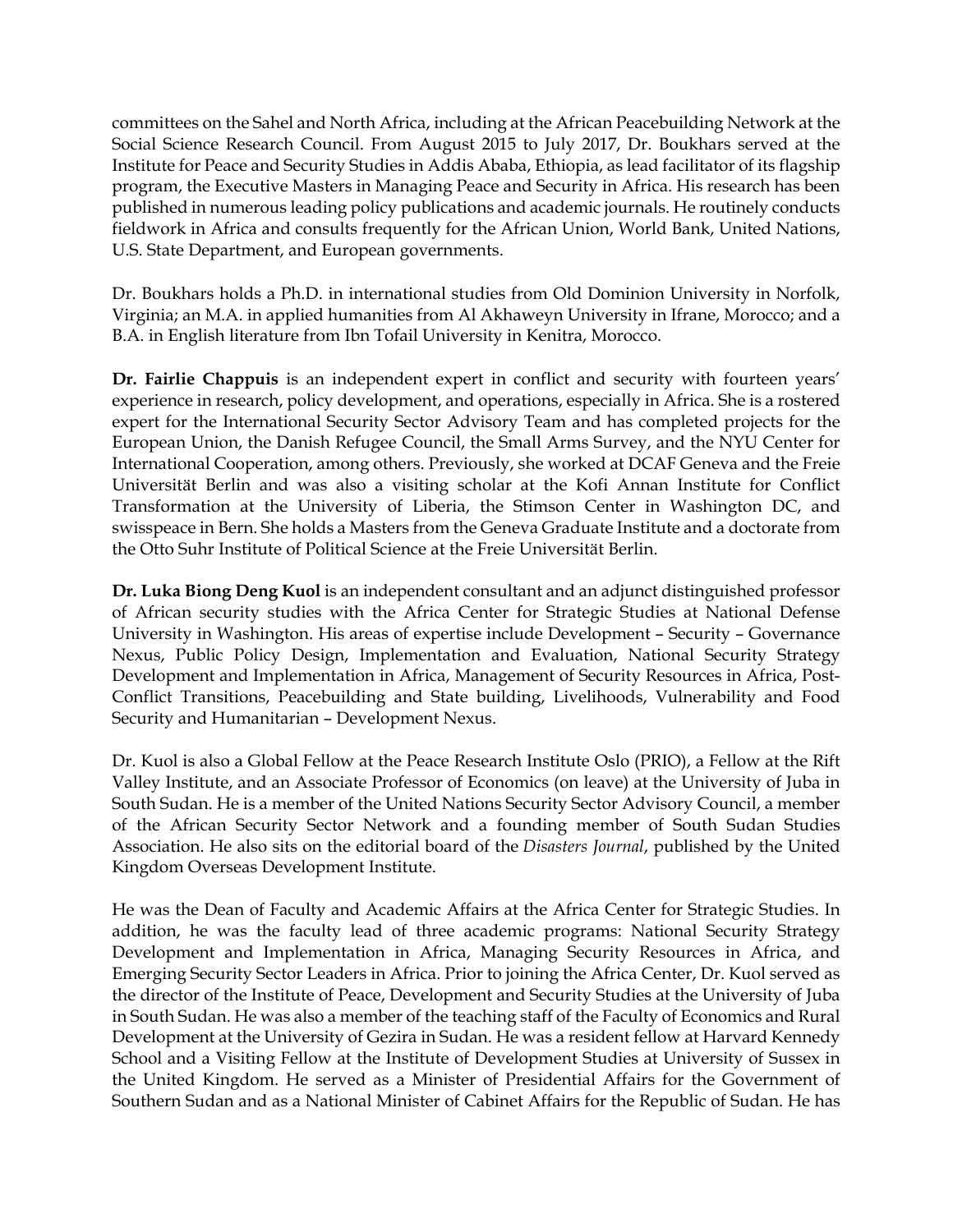also worked as a senior economist for the World Bank in Southern Sudan. He was the founder of the New Sudan Center for Statistics and Evaluation that became the South Sudan Bureau of Statistics.

He has published scholarly articles in a wide array of prestigious international journals and contributed with many peer-reviewed chapters in various books and peer reviewer for more than fifteen renowned peer-reviewed journals. He is the lead author of the National Security Strategy Development in Africa: Toolkit for Drafting and Consultation published by the Africa Center. He is a co-editor of a book entitled "*The Struggle for South Sudan: Challenges of Security and State Formation*", co-editor of a book entitled "*Abyei: Between Two Sudans"* and author of two books entitled "*Confronting Civil War: Vulnerability and Resilience in South Sudan and Sudan*" and "*Why Does Famine Persist in Africa?".*

He received his Bachelor of Science from the Faculty of Economics and Social Studies at the University of Khartoum, Sudan, master's degree in economics and Master of Business Administration from the Catholic University of Leuven, Belgium, and a Ph.D. from the Institute of Development Studies (IDS) at the University of Sussex in the United Kingdom.

**Dr. Martha Mutisi** is an academic and a practitioner with more than 15 years of experience working at the intersection between peace, security, conflict resolution, governance, and development. Currently a Senior Programme Officer in the Democracy and Inclusive Governance (DIG) Programme, with the International Development Research Centre (IDRC), her role is to support and undertake evidence-based research and political analysis that helps citizens and public authorities address the sources of violent conflict, insecurity, fragility and poor governance, while acknowledging the imperative for a gender-transformative approach to solutions.

Previously, Mutisi briefly worked with UN Women (Zimbabwe) as a Senior Programme Specialist on Gender, Peace, and Security. Before then, Mutisi was a Senior Researcher and Manager of the Interventions Department at ACCORD, where she coordinated strategic and operational plans of the department, apart from providing substantive and technical inputs. Dr. Mutisi provided oversight towards activities within Peacebuilding, Peacemaking, Peacekeeping and Training Units as well as within ACCORD's Country Programmes. Mutisi has also worked as a Consultant and Advisor, and with many multilateral organizations organisations, including the European Union (EU); United Nations, the African Union (AU); the Southern African Development Community (SADC), the Intergovernmental authority on Development (IGAD), the Common Market for East and Southern Africa (COMESA and the East African Community (EAC); and the East African Standby Force (EASF). Martha's areas of research interests include Mediation Processes; Security Sector Reform; Democratisation and Governance Reform in Transitional justice and Post-Conflict Reconstruction and Development.

Dr. Mutisi was awarded a Fulbright Fellowship (2006-2010) and the Josh Weston Fellowship (2008-2010). She graduated with a PhD in Conflict Analysis and Resolution from George Mason University (USA), a Masters in Peace and Governance from Africa University and a Masters in Sociology and Anthropology from the University of Zimbabwe. She co-edited a book titled, "*Deconstructing Women, Peace and Security: A Critical Review of Approaches to Gender and Women's Empowerment*" (HRSC Press, 2016).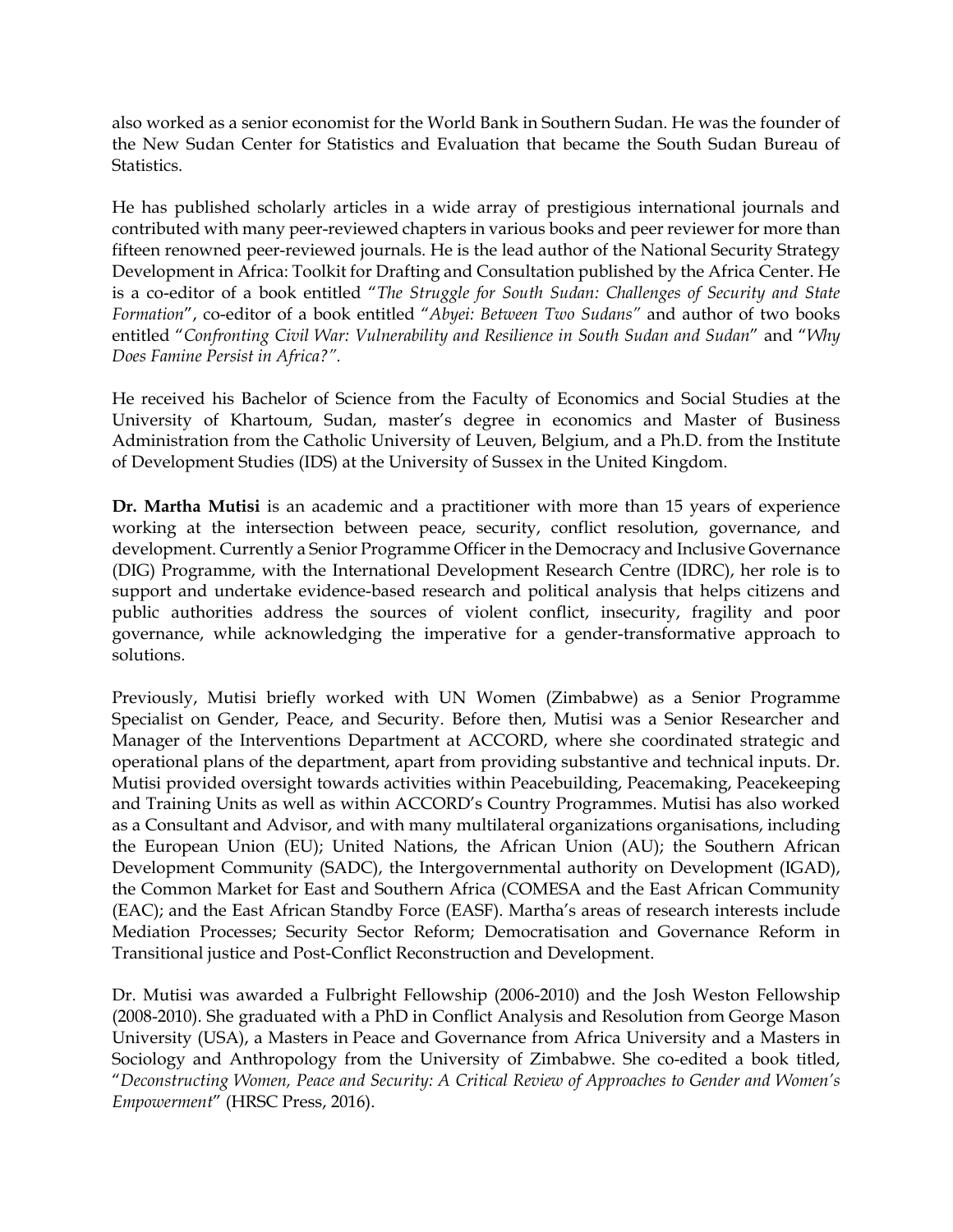**Dr. Émile Ouédraogo** is an adjunct professor of practice at the Africa Center for Strategic Studies, specializing in issues related to national security strategy development and security sector reform and governance. Since 2007, he has worked with the Africa Center on more than 60 activities as a speaker, facilitator, and author. He also works with UN, AU, ECOWAS, Just Future (Netherland), Partners Global (USA), Konrad Adenauer Foundation (Germany), Friedrich Ebert Stiftung (Germany). He is a member of the Executive committee of the African Security Sector Network and founding President of the « Fondation pour la Sécurité du Citoyen » of Burkina Faso (FOSEC).

Prior to joining the Africa Center, Dr. Ouédraogo completed a six-month mission with the African Union in 2017 as a security sector reform and governance expert for Madagascar. He is currently Senior Expert consultant for the UN in Mali and also international expert in DRC for the Dutch project "Just Future". As Minister of Security of Burkina Faso from 2008 to 2011, he initiated and developed a Homeland Security Strategy and operationalized the concept of community policing and community participation in the management of security issues.

After 32 years of service with the Burkina Faso Army, he retired from active duty in 2012 as a Colonel, having served in positions including Aide de Camp to the Prime Minister, Support Regiment Commanding Officer, Infantry Commando Regiment Commanding Officer and Chief of the Military Intelligence. Dr. Ouédraogo was a parliamentarian in the National Assembly of Burkina Faso and the ECOWAS Parliament, where he sat on the Political Affairs, Peace, Defense, and Security Committees. In this capacity, he carried out informative and investigative missions in most of ECOWAS' 15 countries.

He earned a Ph.D. from the Center for Diplomatic and Strategic Studies in Paris, France, on security sector reform and governance in the ECOWAS Region and a Master's Degree in Strategic Studies from the University of Ibadan in Nigeria.

As senior Portuguese representative, **Captain Joaquim Pacheco dos Santos** serves as a liaison between the Africa Center and the Portuguese Ministry of Defense, coordinating exchanges on security-related Africa policy and scholarship. He also serves as a facilitator and speaker at Africa Center academic programs.

Prior to joining the Africa Center, Captain dos Santos served as executive assistant and adviser of the Angola Naval Academy Commander in Luanda. From 2015 to 2017, he was the Commander of the Marines School, and in 2017 served as Deputy Commander of the Portuguese Marine Corps. Additionally, Captain dos Santos served as Cadet Corps Commander at the Portuguese Naval Academy from 2010 to 2013, head of the psychology department at the Naval Academy from 2005 to 2010, and lecturer on organizational behavior at the Naval Academy from 2005 to 2010. Captain dos Santos was the Head of the Department of Organizational Behavior and Leadership Training from 2002 to 2005 and Commander of the Marine Corps Landing Craft Unit from 1999 to 2002.

Captain dos Santos holds a Ph.D. in Management and Organizational Behavior from the Superior Institute of Work and Enterprise Sciences (ISCTE) in Lisbon and a master's degree in organizational behavior from the Superior Institute of Applied Psychology (ISPA) in Lisbon. Captain dos Santos has been an Invited Lecturer on Leadership, Motivation, and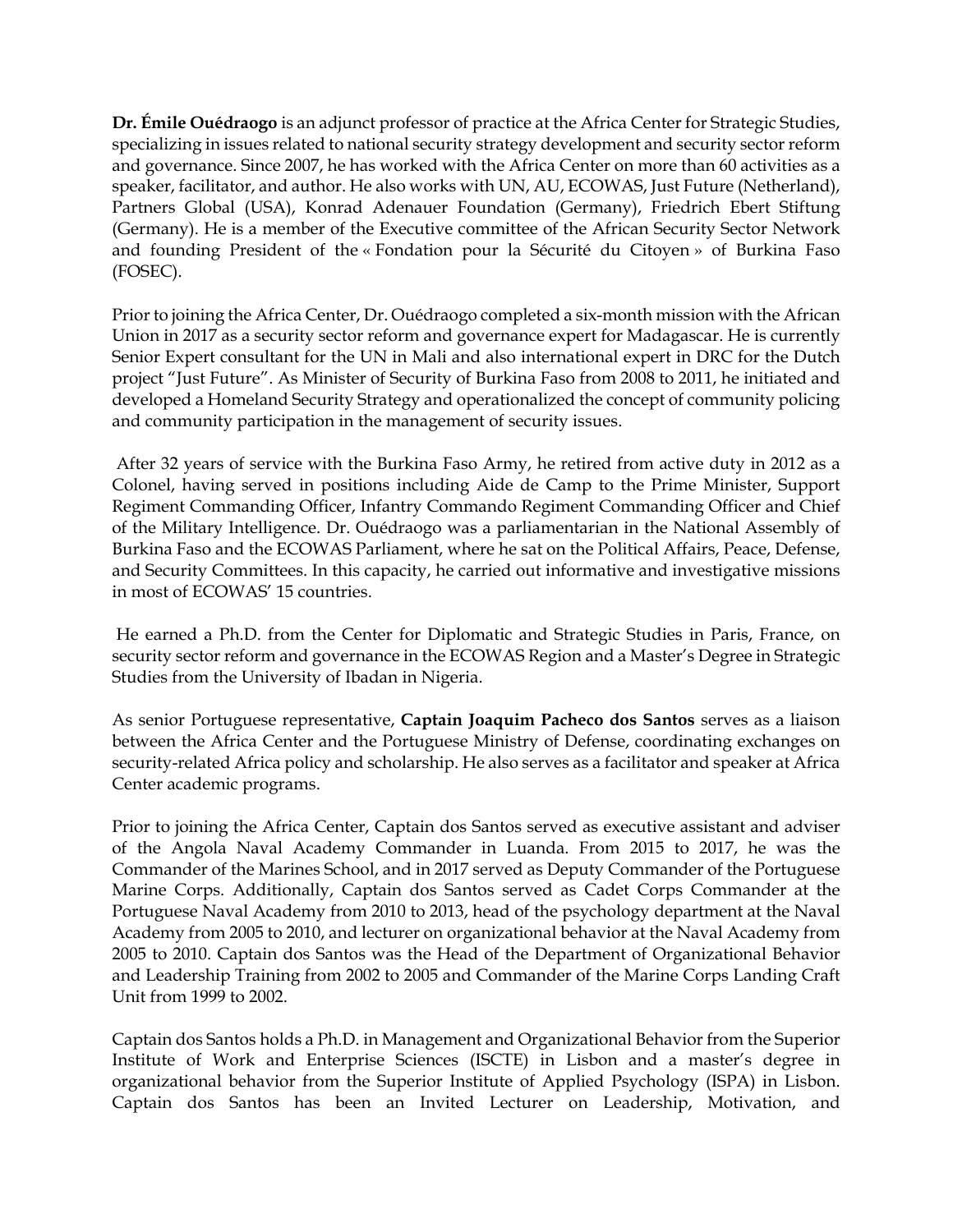Corporate/Business Ethics at the ISCTE-IUL, University at Lisbon, since 2005. He had published several scientific papers on team leadership development and training.

**Ms. Oury Traoré**, from Mali, is an International Senior Consultant, and an Advisor for the CMI – Martti Ahtisaari Peace Foundation. Her primary skills areas include: Peacekeeping/Support to ASF/APSA & ESF; Dialogue & Mediation; Gender/Gender Integration; Youth's Engagement; Strategic Advice on SSR Policy & Architecture; Cooperation with Civil Society/CSO; Human Rights/Code of Conduct; Early Warning; Conflict Prevention & Peacebuilding; Post-conflict transitions; Climate Change & Conflict; Transnational Organized Crimes (TOC); Monitoring & Evaluation (M&); Organizational Development (OD) & Change Management; Coaching & Leadership; Moderation & Facilitation of Workshops & Trainings; Border Management/Border Security; Community Policing; Police Training (Conceptual Preparation).

Ms. Traoré's clients comprise of the African Union (AU), the Economic Communities of West African States (ECOWAS), the European Union (EU), the United Nations (UN), and Peace Support Operations (PSOs) Training Institutions in Africa, the African Center for Strategic Studies (ACSS), the African Centre for the Constructive Resolution of Disputes (ACCORD), GIZ (The German Development Cooperation), the Swedish Development Cooperation (Sida), other major Development Partners, International NGOs, African CSOs, etc.

Prior to working as a consultant, Ms. Traoré served, shortly, as the Executive Director of Partners West Africa. She was the Regional Program Manager of the West Africa Network for Peacebuilding (WANEP - Regional); the Senior Program Officer at the Institute of Human Rights and Development in Africa (IHRDA - Gambia); and the Program Associate for the International Human Rights Law Group (IHRLG) - (Washington DC). She works mainly in post-conflict countries in Africa and specifically with peace & Security institutions in West Africa. She also worked in the USA, Afghanistan, Bosnia and Herzegovina, Kosovo, Yemen, etc.

Ms. Traoré is currently the Chair of the Board of Directors of Greenpeace Africa (GPAf) and a Trustee of Greenpeace International (GPI). She has an M.A. in Sustainable International Development (SID) from the Heller School of Social Policy at Brandeis University (MA, USA); a second M.A. in Human Rights and Democratization from the European Inter-University (EUIC) based in Venice, Italy; and a B.A. in Sociology from Berea College (KY, USA). She also holds certificates in Integrated Mission Planning Process (IMPP), Gestalt Organizational and Systems Development (OSD) and she is a certified ECOWAS Mediation & Dialogue Trainer. She has a number of publications and is fluent in English and French.

#### **Panelists**

**Dr. Kwesi Aning** is full Professor and Director, Faculty of Academic Affairs and Research (FAAR), Kofi Annan International Peacekeeping Training Centre and the Claude Ake Professor at the Nordic Africa Institute and Uppsala University. He served as the AU's first expert on counterterrorism from 2005-2007. In 2006 and 2014, he wrote the Independent mid-term in-depth evaluation of the Global Programme on Strengthening the Legal Regime against Terrorism and in 2008 a UN Secretary General's report on the African Union relating to peace and security for the UN Security Council. Until January 2019, he served on the UN Secretary General's Advisory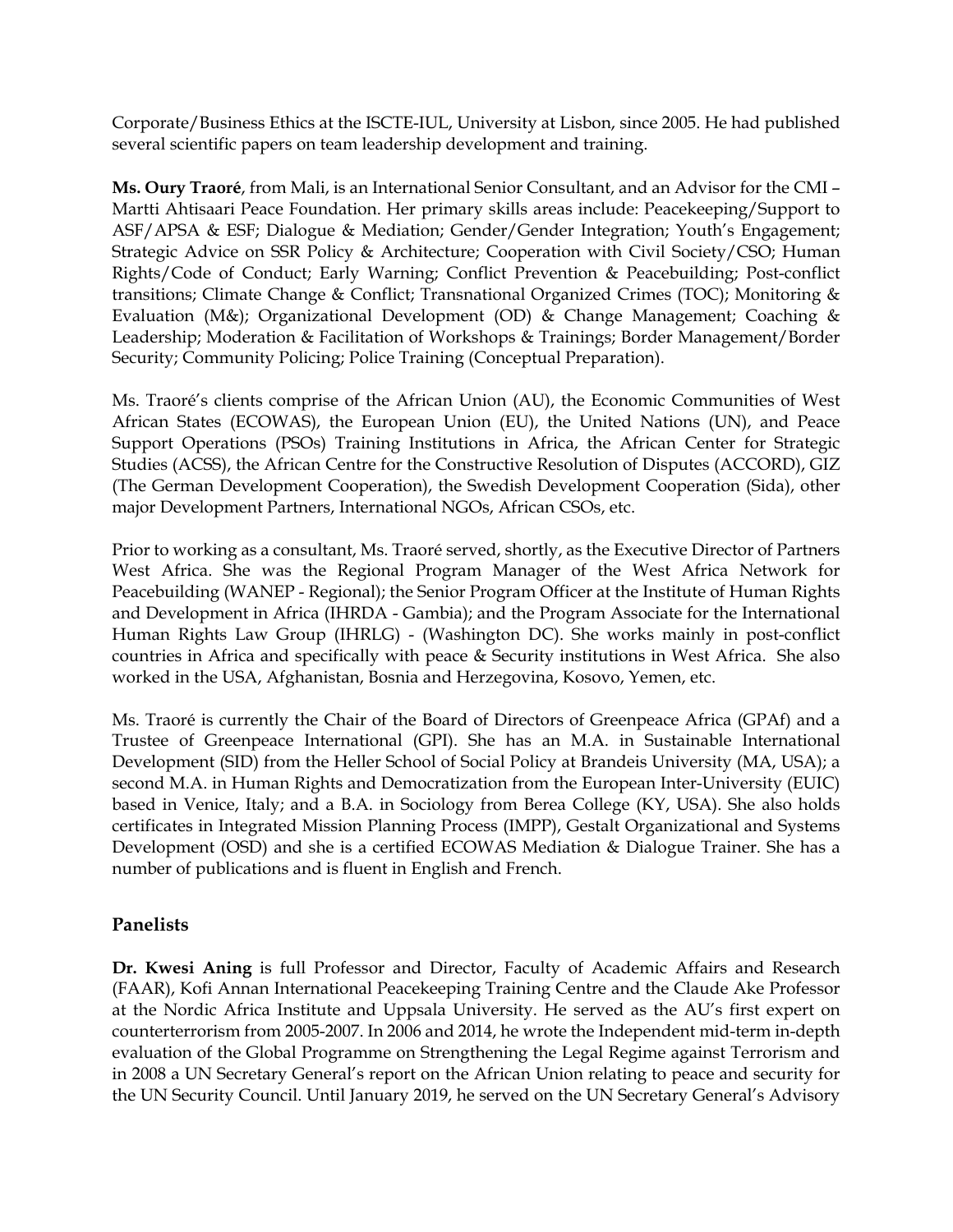Group for the Peacebuilding Fund. He specialises in peacekeeping economies, hybrid security/political orders, democratic transitions and governance processes and organised crime. In 2021, served as a senior consultant on the Independent Project Evaluation on Support to the Maldives on Counterterrorism, and has recently been appointed as a UN Expert on evaluating the EU's Counter-terrorism interventions in Sri Lanka. His recent publications include "Changing Conflict Environments and the Future of UN Peacekeeping Operations" in *the German Review on the United Nations*, "Hybrid Security Provision in African Postcolonial Settings: The Case of Burkina Faso and Sierra Leone" in the *International Journal of Security and Development*, and "Neoliberalism and Women's Collective Action in West Africa and the Sahel" in *Review of African Political Economy*.

**Ms. Nanténé Coulibaly** is the Early Warning Analyst for the ECOWAS Commission in Abuja, Nigeria. In this role, Ms. Coulibaly coordinates projects related to the evaluation of risks and vulnerabilities of ECOWAS member-states including Conflict Risk assessments, studies on Conflict Systems in West Africa, and the establishment of national Early Warning and Response Mechanisms. Since 2015, she has been the Analyst responsible for ECOWAS' "Crime and Criminality" portfolio.

Previously, Ms. Coulibaly was an advocate for the defense and protection of human rights and human rights defenders, working for RADDHO, COSEF, and the self-regulatory body for the media CRED, all in Senegal. She also worked for the German Cooperation for over a decade as a Program Manager for projects on human rights, gender, regional security, and democracy and governance.

Ms. Coulibaly has completed several courses and training programs in many countries, including at the Geneva Center for Security Policy (GCSP) and the Africa Center for Strategic Studies (ACSS). She speaks German, English, and French, and has some rudimentary knowledge in Portuguese. A native of Senegal, Ms. Coulibaly attended Lycée John F. Kennedy in Dakar, and completed her tertiary education at the University Cheikh Anta Diop, where she received her Master's and her DEA (MPhil). She also holds a post-graduate degree in Diplomatic and Strategic Studies from the Centre d'Etudes Diplomatiques et Stratégiques (CEDS).

Nanténé is currently a PhD candidate in International Relations and Diplomacy at CEDS.

**Ms. Awa Dabo** is a human rights lawyer with extensive experience in crisis recovery, peace building, transitional justice, humanitarian affairs and development. Awa has held several positions within the United Nations including currently as Chief of Country Oversight and Support, UNDP Regional Bureau for Africa. Awa was previously Senior Advisor and Head of the Crisis and Fragility Policy and Engagement team for the Crisis Bureau of UNDP, Country Director for UNDP in Tanzania, and Regional Programme Manager and Team Leader with UNDP's Bureau for Crisis Prevention and Recovery.

Awa has experience both at HQ and at country offices, having worked on and/or in Africa, Asia, Latin America and the Caribbean, and Europe. Awa has also worked with UNDP's Crisis Response Unit in New York, as Crisis Coordinator for Africa, Latin America, and the Caribbean. With UNDP in Geneva, Awa worked as Transitional Governance Specialist and subsequently as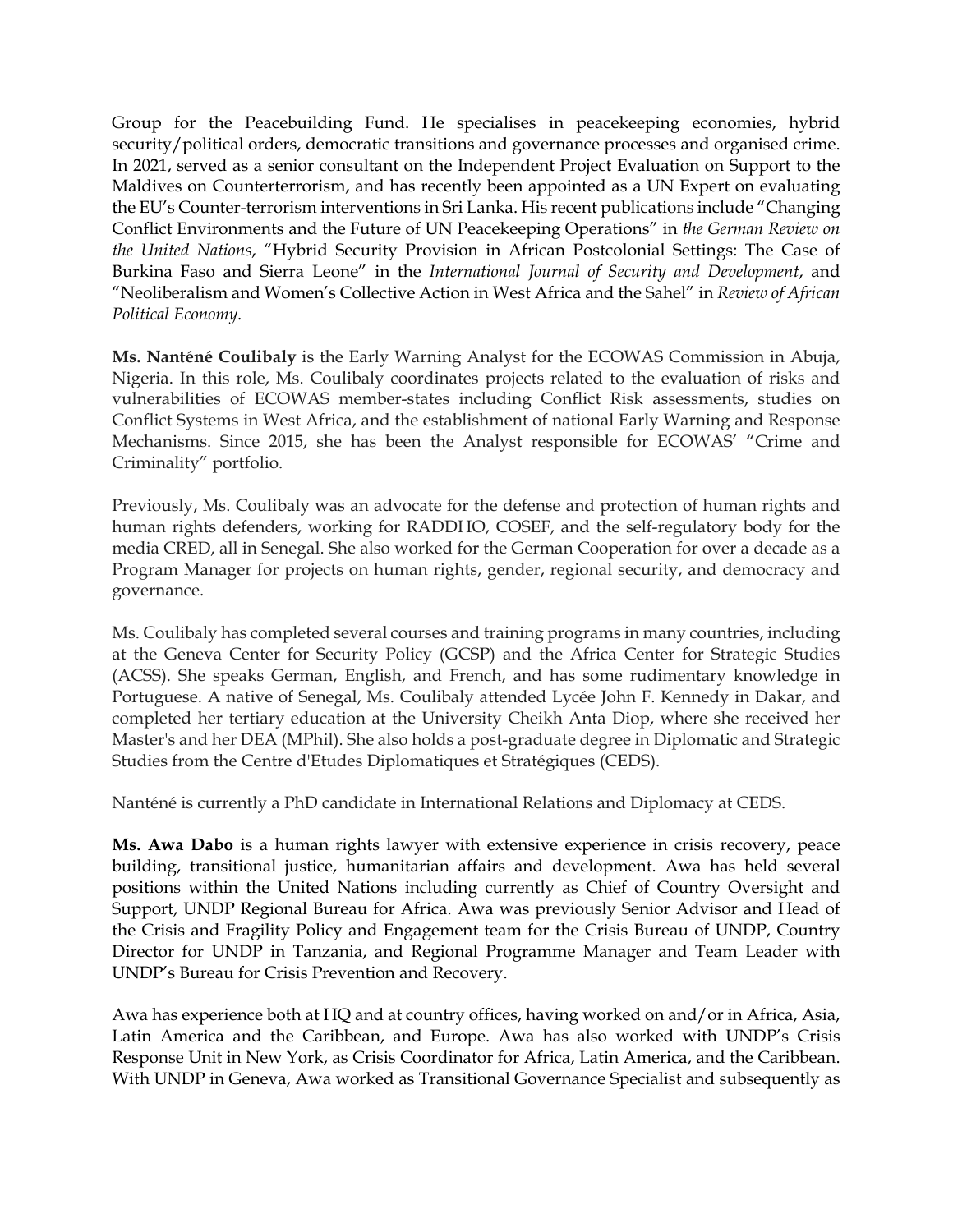Reintegration Specialist. With UNDP Liberia, Awa was the Chief Technical Specialist and Programme Manager, Human Rights and Protection Programme.

During her professional career, Awa has worked with other UN and non-UN entities including the UN Office for the Coordination of Humanitarian Affairs (OCHA), the Office of the UN High Commissioner for Human Rights (OHCHR), the UN Department for Peacekeeping Operations (UN DPKO, now DPO) and the African Society of International and Comparative law - an international law NGO based in London England.

Awa holds an LLM in International Human Rights Law from the University of Nottingham (1996) and a BA in Law, Sociology and Social Anthropology from the University of Keele (1994). Awa is currently Director and Deputy Head of the Peacebuilding Support Office.

**Mr. Osei Dickson** is an internationally known National Security Lawyer, Author, Cyber Expert and Notary Public. He was educated at University of Ghana, Harvard University and Ghana Law School.

His expertise lies in international law, cyber law and policy, national security law, national security strategy development and governance of extreme risks related to collective security cyber, maritime, border and internal security. He graduated Uni in 1996 and has 24 years of experience in operational roles implicating corporate law, management and leadership, as well as experience advising top government officials and policymakers. Dickson is a litigation lawyer and one of Africa's leading attorneys in security governance, national security intelligence, cyber, border, maritime, CBRN and nuclear matters. He is a member of the Ghana Bar, the International Bar Association, the World Association for Medical Law, the International Society for Military Law, and the World Institute for Nuclear Security.

He was recipient of the 1st Prize of the Ghana School of Law's 44th Moot Court Competition held at the Supreme Court. In 2016, he won the 4th Joy Fm Debate on security intelligence with Dr. Kwesi Aning. In 2019, his book "Dickson on Principles of Security Law" won the Tarzan Book Prize for Security Law. He has authored 3 books, is an Adjunct Lecturer, Board member of Ghana's Financial Intelligence Center and National Focal Point for the International Criminal Court. Dickson contributes frequently to international programs hosted by UN, AU, WHO, U.S. Gov't, Gov't of Ghana, and EU. He has served as moderator, keynote speaker, team lead, participant, and expert in Kenya, Nigeria, Malawi, Ethiopia, Colombia, Russia, UK, U.S. Germany, Switzerland, UAE, Israel, and China.

**General Birame Diop** is a Military Adviser in the Department of Peace Operations at the United Nations. He was appointed to this role by United Nations Secretary-General António Guterres announced on 25 May 2021. General Diop has over 30 years of military experience, previously serving as the Chief of Defense Staff of the Senegalese Armed Forces. Prior to this appointment, he served as the National Security Advisor to the President of Senegal. General Diop was also the Chief of Staff and the Deputy Chief of Staff of the Senegalese Air Force. As a pilot in the Senegalese Air Force, he has accumulated a total of 7,000 flying hours.

General Diop has studied at the Royal Air Academy of Morocco, the University of Southern California, the Air University of Alabama, and the College Inter Armées of Paris. General Diop is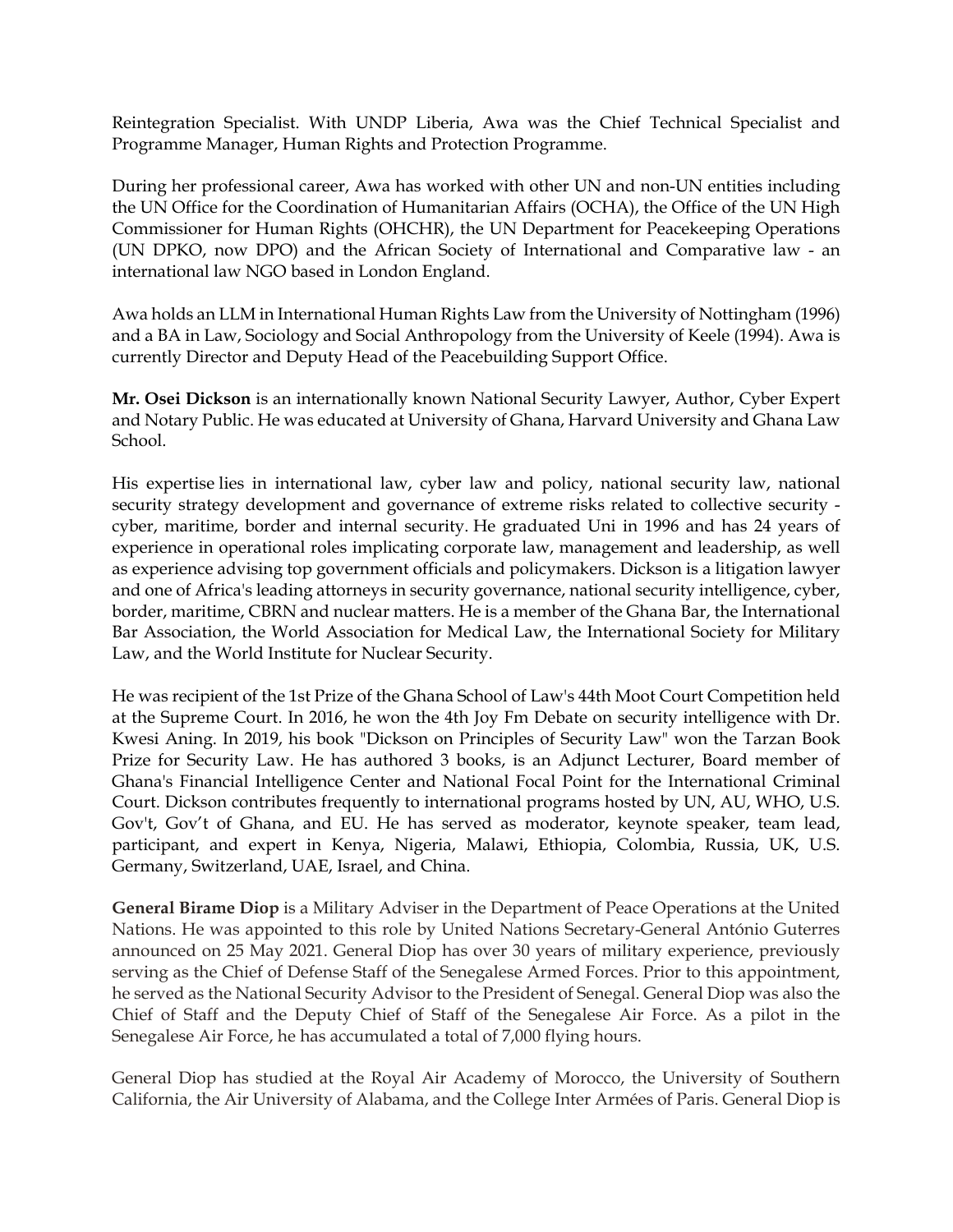a scholar and a practitioner who has worked for many years with the Africa Center for Strategic Studies (ACSS), as a facilitator and speaker in a wide range of seminars. He was a fellow at the National Endowment for Democracy and at the Woodrow Wilson Center where he conducted research on Sub-Saharan Africa's Security Sector Reform. General Diop has published several articles on Strategic Airlift Capacities, Security Sector Reform, Civil and Security Sector Relations in Sub-Saharan Africa and National Security and Right to Information (NSRI). He is a doctoral student in Diplomacy and International Relations at the Center for Diplomatic and Strategic Studies in Dakar, Senegal.

General Diop has invented a local approach to border security management, based on the local population. He has also worked with the US Africa Command and ACSS to create a network of African National Security Advisors of all 15-member States of ECOWAS. Additionally, he has facilitated the development of National Security Strategies in Africa through the support of US AFRICOM and the ACSS. He has also worked extensively on the Gender Dimension on Security Reform in Africa. Finally, Gen Diop has done a lot of work in the professionalization of Africa Militaries.

**Mr. Mvemba Phezo Dizolele** is a senior fellow and director of the Africa Program at the Center for Strategic and International Studies (CSIS). He is also a lecturer in African studies at the Johns Hopkins School of Advanced International Studies. Prior to CSIS, he was the Africa senior adviser at the International Republican Institute. Previously, he served as the course coordinator for central and southern Africa at the U.S. Foreign Service Institute. He was also a Peter J. Duignan distinguished visiting fellow and a national fellow at Stanford University's Hoover Institution. Dizolele has testified for both chambers of the U.S. Congress, as well as at the UN Security Council. He has served as an international election monitor and delegate in several countries, including Nigeria, Ethiopia, and the Democratic Republic of the Congo, where he was also embedded with UN peacekeepers in Ituri and South Kivu as a reporter. Dizolele's analyses have been published in the *Journal of Democracy*, *New York Times*, *Newsweek International*, *International Herald Tribune*, *Foreign Policy*, *Foreign Affairs*, *New Republic*, *Forbes*, *St. Louis Post-Dispatch*, and other outlets. A frequent commentator on African affairs, he has been a guest analyst on PBS's NewsHour and Foreign Exchange; NPR's Tell Me More, On Point, and the Diane Rehm Show; BBC's World News Update; and Al Jazeera's The Stream, NewsHour, and Inside Story. Dizolele holds an international MBA and an MPP from the University of Chicago. He is a veteran of the U.S. Marine Corps Reserve and is fluent in French, Norwegian, Spanish, Swahili, Kikongo, and Lingala and proficient in Danish and Swedish. He is the author of the forthcoming biography, *Mobutu: The Rise and Fall of the Leopard King* (Random House).

**Dr. Adedeji Ebo** is currently Chief, Conventional Arms Branch, United Nations Office for Disarmament Affairs (since March 2020). He was until then the pioneer Chief of the Security Sector Reform (SSR) Unit, Office of Rule of Law and Security Institutions (OROLSI), Department of Peace Operations, New York, since August 2008, with intermittent assignments as the Director of Political Affairs at the UN Office for West Africa and the Sahel, UNOWAS (2017–2019), UN Operation in Côte d'Ivoire (2015–2016), and the UN Office in Mali (2013). Prior to joining the UN, he was a Senior Fellow and founding Head of the Africa Programme at the Geneva Centre for Security Sector Governance (DCAF). He was an Associate Professor and the Head of the Department of Political Science and Defence Studies at the Nigerian Defence Academy.

He is an alumnus of the University of Keele, England (BA, International Relations), the London School of Economics and Political Science (MSc, Politics of the World Economy), and Bayero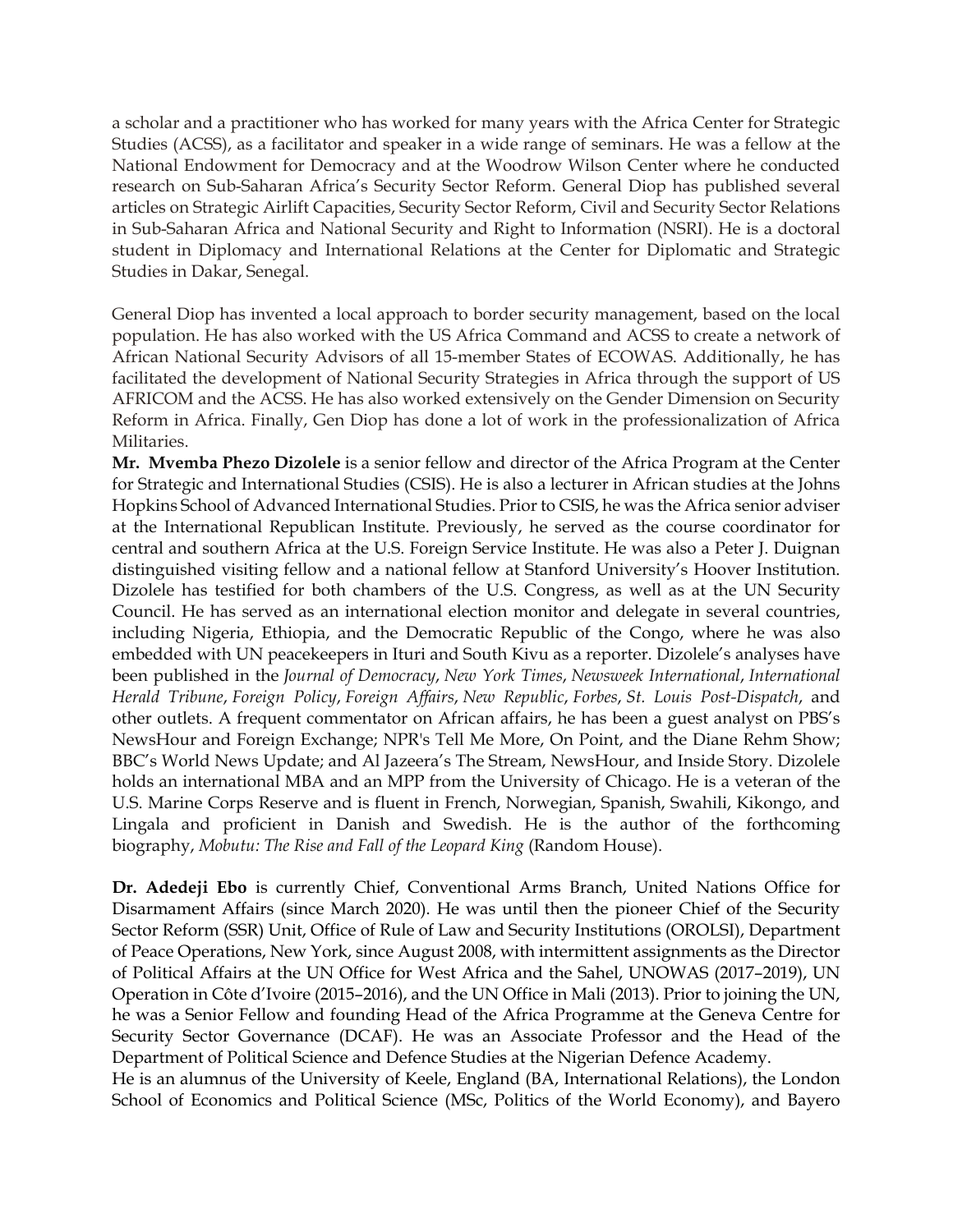University, Nigeria (PhD, International Relations). His latest publication is: The United Nations and Security Sector Reform: Policy and Practice (co-edited with Prof Heiner Hanggi), published by LIT VERLAG, 2020.

**Mr. Martin Ewi** is Technical Coordinator of the ENACT (Enhancing Africa's Response to Transnational Organized Crime) Project at the Institute for Security Studies (ISS) in Pretoria, South Africa. In this capacity, he conducts research and analysis; coordinates and manages the five regional organised crime observatories in Africa; monitors trends, issues recommendations, and provides training and technical assistance. Previously, he served as a senior researcher at the ISS on terrorism, counterterrorism, radicalization, and violent extremism in Africa.

Prior to joining the ISS in 2010, Martin also served as Political Affairs Officer at the Organisation for the Prohibition of Chemical Weapons in The Hague and as the officer in charge of the African Union strategic security unit and counter-terrorism analysis.

**Dr. Christopher Fomunyoh** is currently senior associate and regional director for Central and West Africa at NDI. He has organized and advised international election observation missions to Benin, Cameroon, Central Africa Republic, Côte d'Ivoire, Ethiopia, Ghana, Liberia, Madagascar, Mali, Nigeria, and Sierra Leone. He has also designed and supervised country specific democracy support programs with civic organizations, political parties and legislative bodies in Benin, Burkina Faso, Burundi, Côte d'Ivoire, the Democratic Republic of Congo, The Gambia, Ghana, Guinea Bissau, Guinea Conakry, Liberia, Mali, Madagascar, Niger, Nigeria, Rwanda, Senegal, and Togo. In the course of his work, Dr. Fomunyoh interacts regularly with heads of state and government, cabinet ministers, elected officials, and political and civic leaders. He recently designed and helped launch the African Statesmen Initiative (ASI), a program aimed at facilitating political transitions in Africa by encouraging former democratic heads of state to stay engaged in humanitarian issues, conflict mediation, public health, and other key sectors of political, economic and human development on the continent.

As an expert on democratization in Africa, Dr. Fomunyoh makes frequent guest appearances on major radio and television networks including CNN, BBC, NewsHour, National Public Radio, Voice of America, and Radio France Internationale, and provides interviews for major national and international newspapers, including the Los Angeles Times, New York Times, Washington Post, Washington Times, Le Monde and The International Herald Tribune. He has published a number of articles in academic journals on African politics and democratization.

Dr. Fomunyoh has traveled extensively in Africa, Europe and North America, and is bilingual in English and French. He holds a Licence en Droit from Yaoundé University in Cameroon, a master's degree (LL.M.) in international law from Harvard Law School, and a Ph.D. in political science from Boston University. Dr. Fomunyoh is an adjunct faculty at the African Center for Strategic Studies and a former adjunct professor of African politics and government at Georgetown University. He also is the founder of a nonprofit organization interested in supporting democracy and humanitarian causes in Cameroon.

**Dr. Gueye Abdou Lat** is the Director of the ECOWAS Early Warning Directorate, a position he has held since 2014. Prior to this role, was appointed by ECOWAS in 2004 as the first permanent staff of the Political Affairs, Peace & Security Department (PAPS) to build the early warning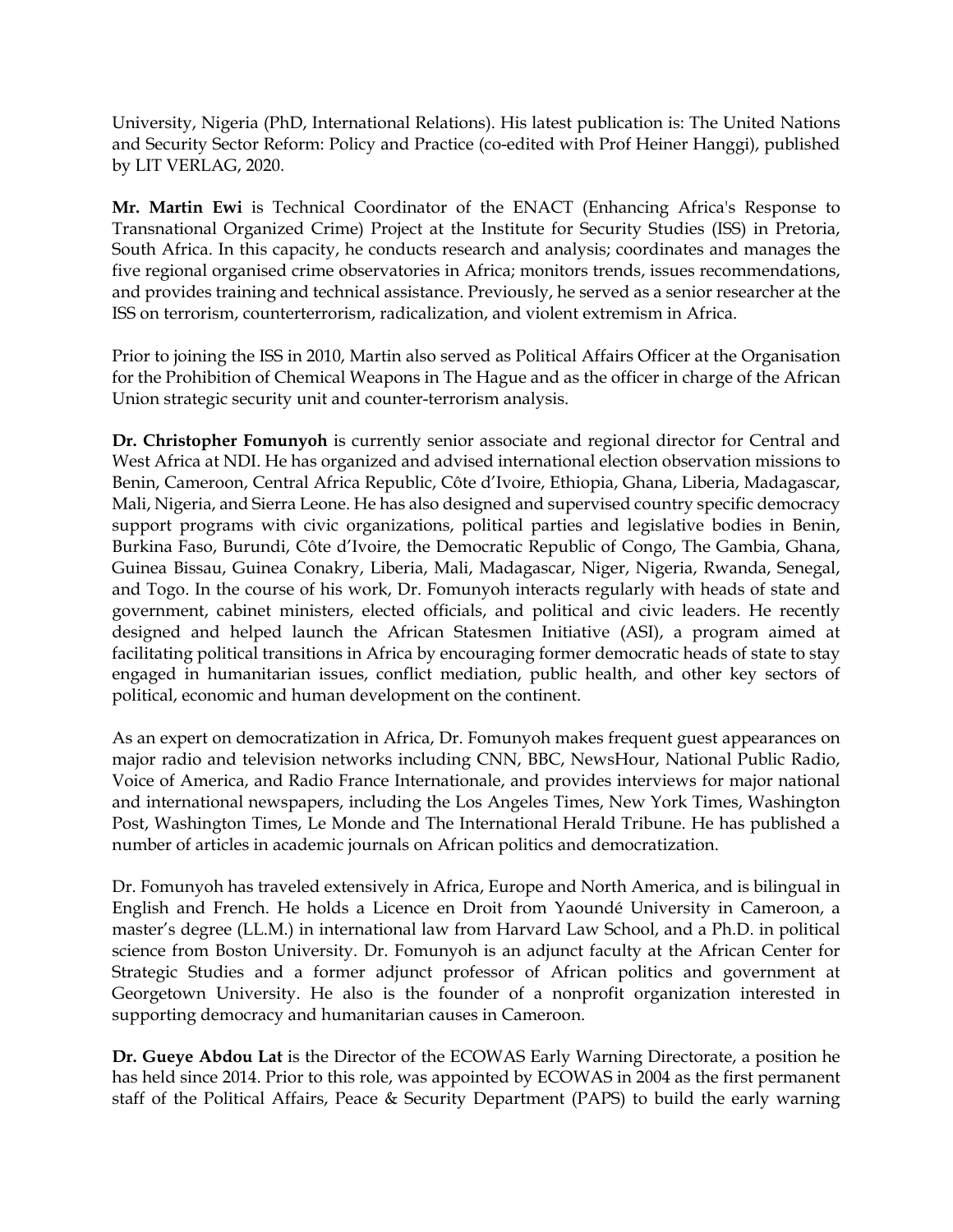system of ECOWAS and by 2009, the system had been deemed as one of the most advanced on the continent and became a reference for AU and other Regional Economic Communities. Before joining ECOWAS, Abdou Lat for seventeen-years gave expression to his passion for education as a lecturer/consultant of Geography at the University of Ife in Nigeria. Dr. Gueye holds a Master's degree in Geo-Information Science and Technology from the University of Twente, Enschede, The Netherlands and a Doctorate degree in Geographic Information Systems from OAU, Ife, in Nigeria.

At the helm of the ECOWAS Early Warning System, he has ardently advanced his vision of a robust, efficient, and decentralized early warning and response mechanism in the ECOWAS region. Under his leadership, the ECOWAS Regional Early Warning System has defined a bespoke human security approach to Early Warning and Early Response, driven by data, based on identified thematic parameters and focused on effective linkages between early warning and early response for upstream conflict prevention. Abdou Lat has championed many key initiatives of the ECOWAS Early Warning System including the establishment of national early warning and response mechanisms in ECOWAS Member States, the incorporation of GIS and cutting-edge technology in the Early Warning System, Gender integration in Early Warning, the ongoing development of an ECOWAS Regional Risk and Vulnerability Index and the establishment of peace infrastructures across the region.

In his spare time, he is a skillful draughts player and has won several awards locally and internationally. Abdou Lat is married to Nekhou and together they have four lovely boys and a girl.

**Dr. Nnenna Ifeanyi-Ajufo** is an Associate Professor of Law, and the Head of Law at Buckinghamshire New University, United Kingdom. Her teaching and research interests relate to the intersection of law and technology, including the governance of emerging technologies, cybercrime, digital rights and rule of law in cyberspace. She also teaches law and technology related subjects at Swansea University, United Kingdom. She holds a Bachelor of Laws degree (LLB), Bachelor at Law Degree (BL), LLM in International Information Technology Law, MA in African Studies and LLD in International Law. She also holds a Postgraduate Certificate in International Academic Practice and is a Fellow of the Higher Education Academy (FHEA).

Nnenna presently serves as the Vice-Chairperson of the African Union Cyber Security Experts Group (AUSCEG) and a member of the International Law Association Working Group on Digital Challenges for International Law. She is also a Senior Research Fellow at the African Centre for International Criminal Justice, a member of the Cyber Threats Research Centre (CYTREC) Team at Swansea University, United Kingdom and a contributing editor to the 'Directions' of the Cyber Direct Project of the European Union Institute for Security Studies. In March 2022, she was nominated by the United States Mission to the African Union to participate in the U.S. Department of State International Visitors Leadership Programme (IVLP) on 'Promoting Cybersecurity'. Nnenna has been invited as an expert or appointed as a consultant by distinguished organisations such as the Chatham House, the African Union, the Commonwealth, and the United Nations Economic Commission for Africa.

She has participated in several initiatives that create a platform for knowledge engagement, research and capacity building for cyber governance, cyber security, and digital rights. She has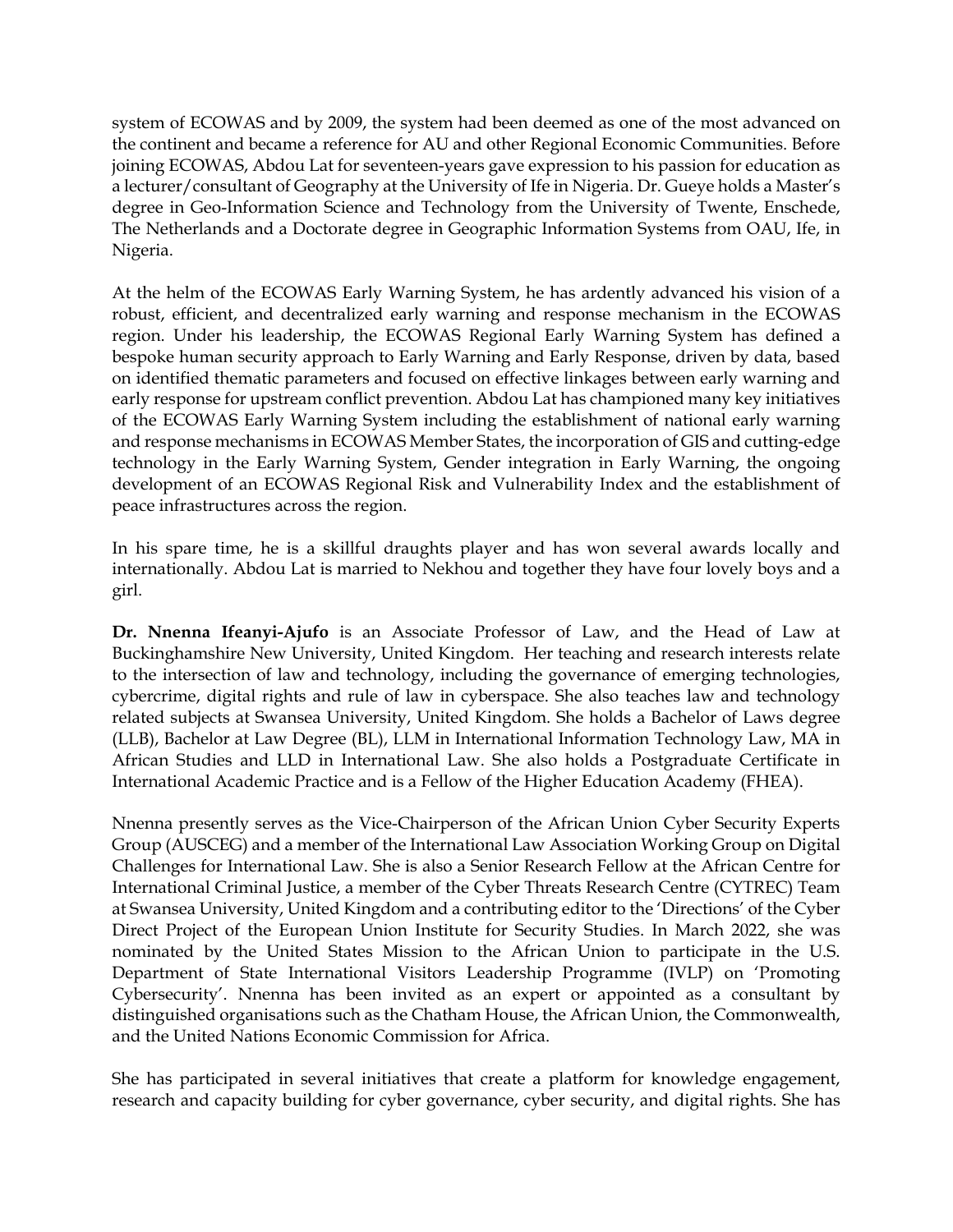been invited to speak at several conferences and events including events organised at Council of Europe, Internet Governance Forum, The Commonwealth, United Nations Institute for Disarmament Research, and many other organisations and Universities. In 2020, she was named amongst 50 Individuals leading Legal Innovation in Africa, at the Africa Legal Innovations Award. She has written for a vast range of research projects, journals and media publications including engaging in media debates on governmental initiatives and policies related to cybersecurity, the rule of law in cyberspace and more generally, the governance of digital technologies.

**Dr. Willene A. Johnson** serves as a consultant advising institutions, national governments, and international organizations on issues related to finance and development. Her current assignments focus on peacebuilding and strengthening capacity in the security sectors of African countries. To that end, she facilitates workshops for practitioners engaged in strategic planning and budgeting, as well as in peacekeeping and economic reconstruction. Dr. Johnson was previously the U.S. Executive Director at the African Development Bank, a member of the UN Committee for Development Policy, co-chair of the African Regional Committee of the Grameen Foundation and chair of the sub-Saharan Africa Advisory Committee of the U.S. Export-Import Bank. Dr. Johnson's work on Africa benefits from her global experience with economics and finance, gained from twenty years in the Federal Reserve System, where her assignments included research and operational responsibilities in foreign exchange and international financial markets. Dr. Johnson served as adjunct faculty at the United States Institute of Peace and Columbia and Cornell Universities and recently served as a member of the Board of Trustees of Tuskegee University. She holds degrees in social studies (Radcliffe College, Harvard University) and African history (St. John's University) as well as a doctorate in development economics (Columbia University). In recognition of her expertise in governance and public administration, Dr. Johnson was recently elected as a Fellow of the National Academy of Public Administration.

**Dr Ali Kamal-Deen** (Kamal) is a Senior Lecturer at the University of Professional Studies, Accra, and a founding member and Executive Director of Center for Maritime Law and Security Africa (CEMLAWS Africa). He is an Adjunct Professor of Law at the Nelson Mandela University, South Africa, a visiting lecturer at both the International Maritime Law Institute (Malta) and the Interregional Maritime Safety Institute (ISMI), Abidjan. Kamal has an excellent blend of professional and academic experience which spans International Law, International Relations, Ocean Governance, Defense and Security. He served for 20years in the Ghana Armed Forces during which he worked in multiple roles, both home and abroad. He is a consultant and technical expert to a number of international institutions. He is a Fellow at the Council on Foreign Relations, Ghana, a Senior Research Fellow at the Australian National Centre for Ocean Resources and Security and an Associate at the Corbett Centre for Maritime Policy Studies, UK. He currently serves on the editorial boards for the Journal of Defence, Security and Strategy and the advisory board STRONG High Seas Project.

He holds a PhD (with Special Commendation) from the University of Wollongong, Australia. His other academic qualifications include Master of Law, Master of Arts in International Affairs and Bachelor of Law. He has published widely and his book "Maritime Security Cooperation in the Gulf of Guinea: Prospects and Challenges" (2015) is rated as a significant contribution to global knowledge. As a Technical Expert to the UN High Panel on Sustainable Ocean Economy, he recently Co-authored Blue Paper 16, Organized Crime in the Fisheries Sector, which was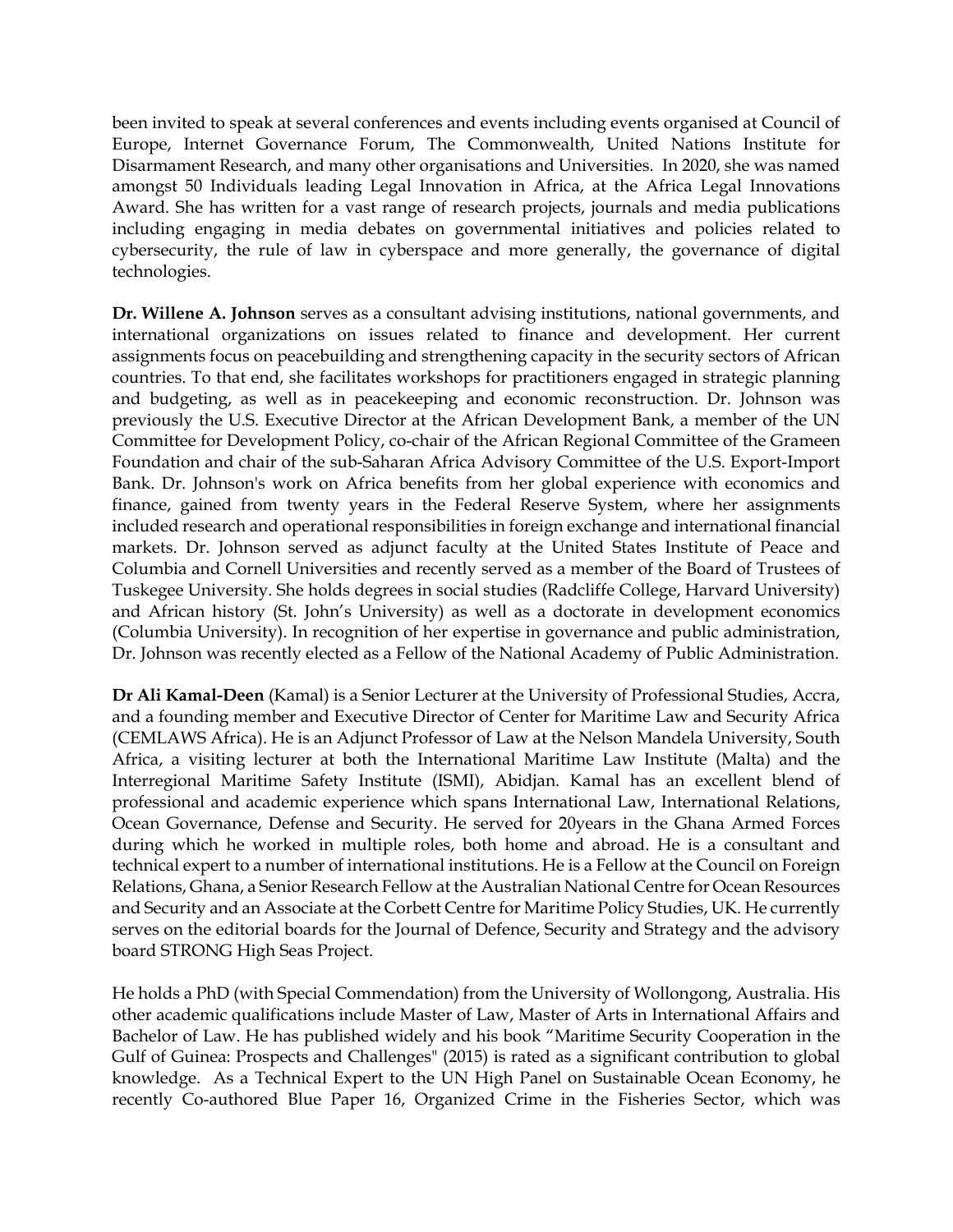launched on 18 August 2020. He is an editor of Vol II of the book project The Law of the Sea – Contemporary Norms and Practice in Africa, due for publication in 2022.

**Brigadier General (Professor) Dan Kuwali** serves in the Malawi Defence Force as the Chief of Legal Services and Judge Advocate General. He is an extraordinary Professor of International Law and International Relations at the University of Pretoria and Visiting Professor at Lund University, Sweden where he also earned his Masters and Doctoral degrees in International Law. He has been a Fellow of the Harvard Kennedy School of Government and has served as a Legal Advisor in the United Nations Mission in the Democratic Republic of the Congo. Currently, he is a Fellow and Scholar at the United States Army War College in Pennsylvania.

He is the current Chairperson of the Malawi National International Humanitarian Law Committee. He was a Plenipotentiary for the Republic of Malawi in the negotiations on the Cluster Munition Convention and the Arms Trade Treaty, where he significantly contributed to the drafting of some of the key provisions of these legal instruments. Professor Kuwali has published extensively, including several books and dozens of peer-reviewed articles. His most recent publications include the Oxford Bibliography on The Use of Force for Protection of Human Rights in Africa and The Palgrave Handbook on Sustainable Peace and Security in Africa.

**Mr. Idriss M. Lallali** is the Deputy-Director and concurrently Head of Alert and Prevention Unit at the African Centre for the Study and Research on Terrorism (ACSRT) and is a member of the multidisciplinary team designated by the AU to launch the Centre.

Among his primary responsibilities are leading the design and development of the Centre's Counter-Terrorism Early Warning System, managing a team of analysts that conduct policy analysis, studies, synthesis, and audits on terrorism in Africa. He previously provided assistance to consultants appointed by the AU to the African Anti-Terrorist Model Law, managed the Focal Point Community Database, and led the Monitoring Process of ratification of the African and Universal Counterterrorism Instruments. Mr. Lallali is also leading a team of experts that evaluate the Counterterrorism capacity of African Union Member States.

**Ms. Angela Martin** is the Senior Counter Terrorism Advisor at USAID's Africa Bureau. She brings over 30 years of experience designing, managing, and implementing programs for US Government agencies such as USAID, African Development Foundation, and the Peace Corps, with significant field experience in West, Central, and Southern Africa, and the Balkans. She is a senior manager and policy advisor with extensive experience in developing and applying policy decisions to assure successful implementation of field-level projects. She led all aspects of the Trans Sahara Counter Terrorism Partnership (TSCTP) program start-up for USAID and has led numerous field-based assessments of violent extremism risk in Sub-Saharan Africa. She directed the USAID Africa Bureau development of technical guides which serve as the foundation for all for development assistance programs to counter violent extremism (CVE) in the agency. She has created and delivered training based upon the technical guides to nearly 200 practitioners in 10 countries. She has collaborated extensively with national and multinational counterparts in the field of CVE. Prior to her CVE work, she directed post conflict transition programs for the USAID/Office of Transition Initiatives with activities covering multiple aspects of stabilization in six countries and political transitions in three countries.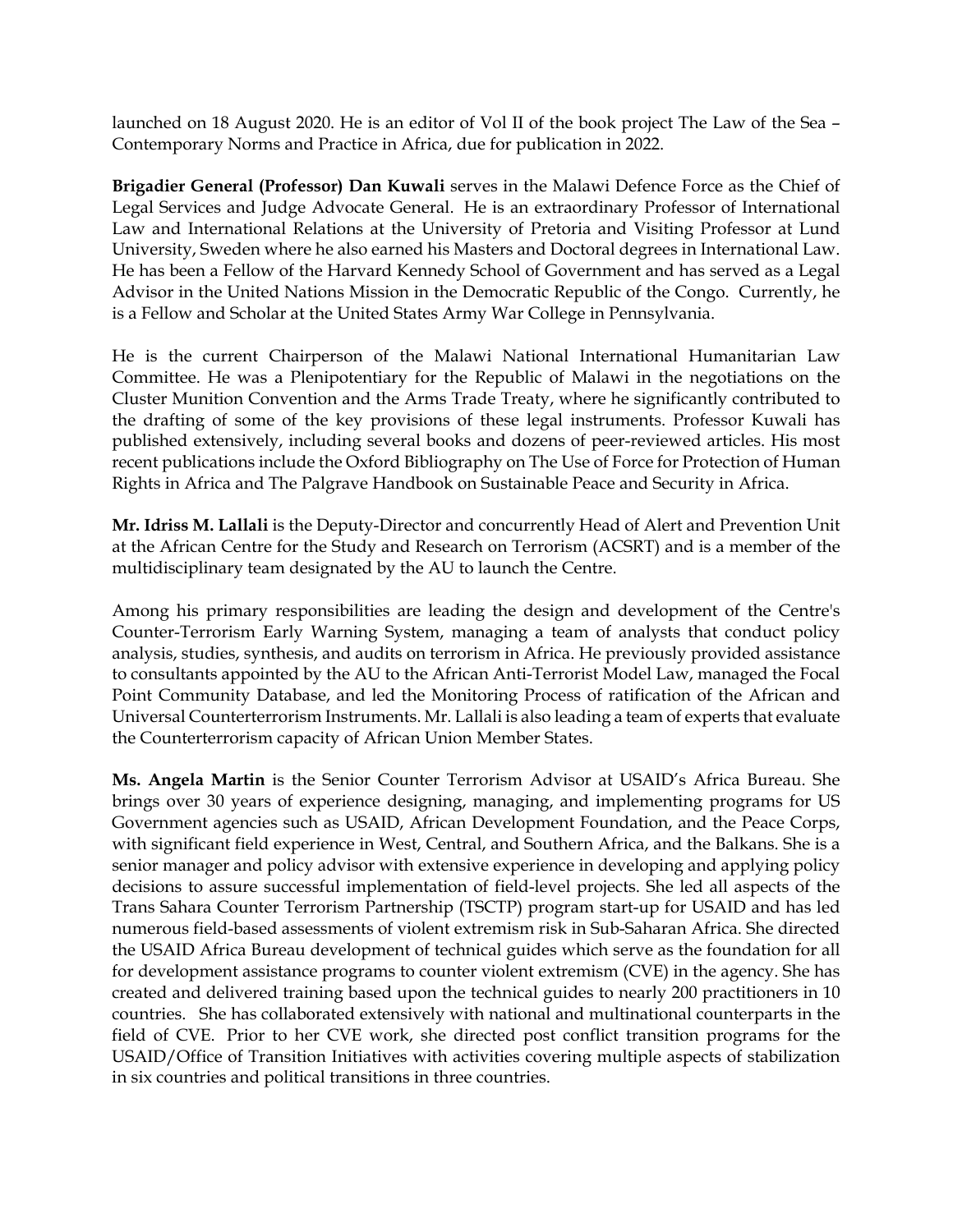**Mr. Ervin Massinga** is a Foreign Service Minister Counselor and is the State Department's Principal Deputy Assistant Secretary for the Bureau of African Affairs. Between 2020 and 2021, he served as the Acting Principal Deputy Assistant Secretary in the Bureau of South and Central Asian Affairs, and between 2018 and 2020 he was the Deputy Assistant Secretary for Pakistan. Massinga served as Deputy Chief of Mission in Khartoum, Sudan from 2016-2018, and in Conakry, Guinea from 2013- 2016. Other assignments include overseas tours in the Dominican Republic, Chile, Cote d'Ivoire and China, as well as domestic assignments in the State Department's Bureau of Intelligence and Research, the Bureau of African Affairs, the Bureau of Energy and Economic Affairs, and at the Office of the United States Trade Representative. Mr. Massinga is a graduate of Georgetown University's School of Foreign Service (1990) and the University of Washington's Graduate School of Public Affairs (1995). He has studied Spanish, French, and Mandarin Chinese.

**Dr. Gary Milante** is the Director of SIPRI's Peace and Development Programme. His research focuses on the intersection of security and socio-economic development throughout his career as a researcher and policy advisor. From first principles based on theory of conflict and cooperation, to applied econometrics, statistical analysis, and modeling. Dr. Milante has concentrated on making the complex problems associated with sequencing of institutional reforms, development portfolio design, strategic planning and needs assessment accessible to policymakers and practitioners in the field, with a special focus on the needs of fragile and conflict-affected states.

**Ambassador Fatima Kyari Mohammed** is the Permanent Observer of the African Union to the United Nations. In addition to representational functions her mandate includes developing and maintaining constructive and productive institutional relationships between the African Union and United Nations institutions, supporting, and coordinating the activities of the African Group at the United Nations as well as ensuring the effective monitoring, implementation, and promotion of African Union Decisions within the African group in multilateral negotiations. Prior to her appointment, she was Senior Advisor to the ECOWAS Commission. Her career spans more than two decades with a focus on peace, security, socio-economic development, regional integration, organizational development, and project management in the public and private sectors. She has studied peace, security, development, and conflict transformation (University of Innsbruck), responsible management and sustainable economic development (United Nations University for Peace, Costa Rica) and Business Communication (European University, Switzerland). She also holds a degree in Environmental Design (ABU, Zaria, Nigeria). She is also an ACSS alumna (2005) and an Eisenhower Fellow (2016).

**Ms. Chido Cleo Mpemba** is the Special Envoy on Youth appointed by the Chairperson of the African Union Commission on the 1st of November 2021, as the youngest diplomat and senior official in the chairperson's cabinet. She is a Pan – African youth advocate on a mission to use her strengths, influence, and voice to lead work that changes the lives of young people in communities. She has worked with various institutions to coordinate activities focused on social equity, peace and security and policy advocacy. She is a Mandela Washington Fellow who was selected under President Obama's Young African Leaders Initiative. She is part of the Global Shapers Community, an initiative of the World Economic Forum and has held leadership roles including being selected as part of the Global Taskforce, representing the Africa region, former Hub Curator and Climate Reality Leader trained by former US Vice President Al Gore. Ms. Mpemba has strong private sector experience, having started her career as a banker at Standard Chartered Bank for seven years. She has also worked with the Zimbabwe Minister of Youth,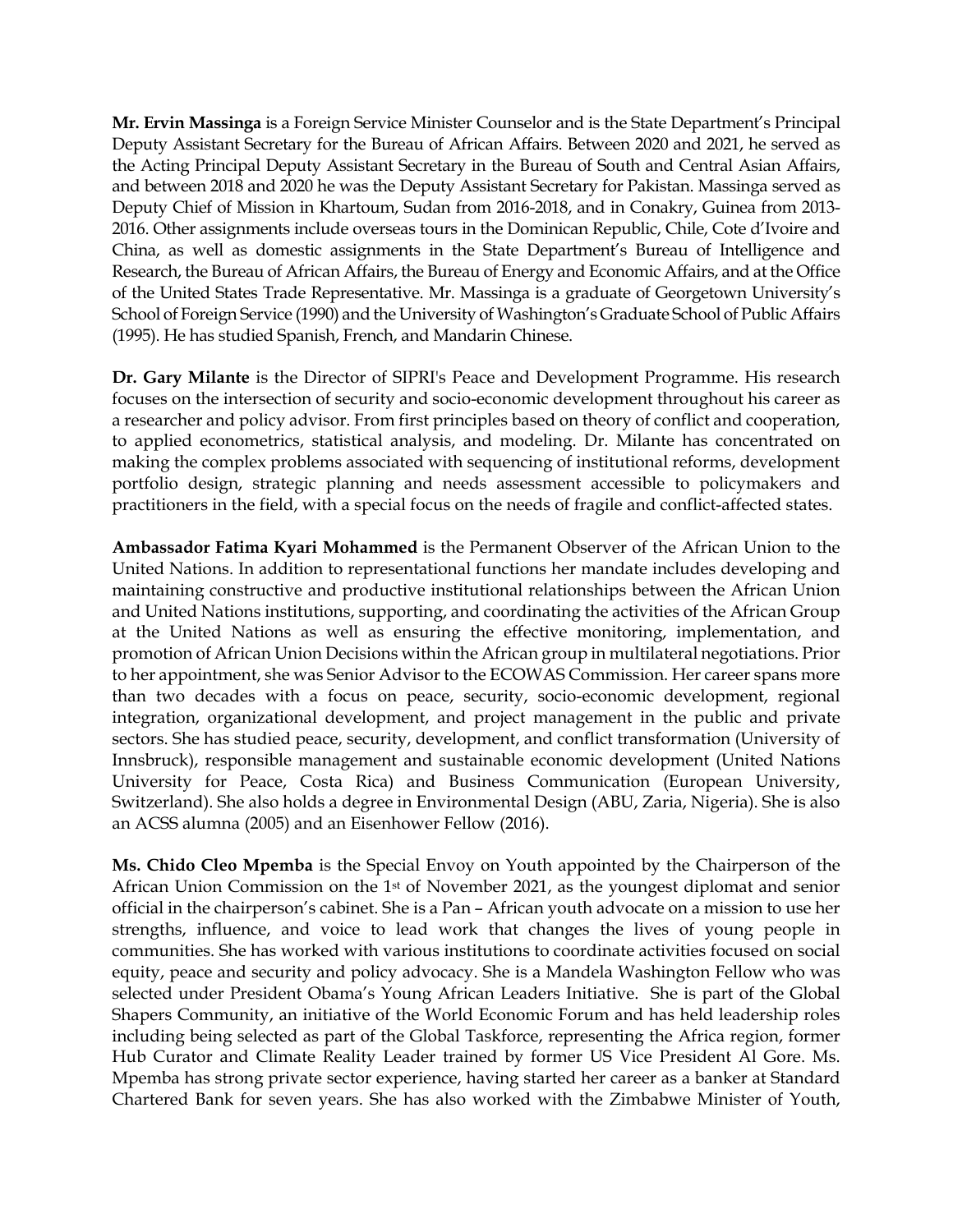Sports, Arts & Culture, and World Olympian Kirsty Coventry. Ms. Mpemba is featured in the book of Top 100 Go Getter Millennials and The Women Excel book of successful Zimbabwean Women. She took part in a high-level leadership training as a visiting fellow at Dartmouth College, Rockefeller Center for Public Policy and Social Sciences. She holds an MBA Degree from Midlands State University and a Bachelor's Degree from the University of Cape Town.

**Dr. Monde Muyangwa** is the Director of the Africa Program at the Woodrow Wilson Center where she leads programs designed to analyze and offer practical, actionable options for addressing some of Africa's most critical, current, and over-the-horizon issues; foster policyfocused dialogue about and options for stronger and mutually-beneficial U.S.-Africa relations; and challenge the dominant narrative about Africa by enhancing knowledge and understanding about the continent in the United States. The Africa Program's areas of focus are: inclusive governance and leadership; ii) conflict management and peacebuilding; iii) trade, investment, and sustainable development; and iv) Africa's evolving role in the global arena.

Prior to joining the Wilson Center, Monde served as Academic Dean at the Africa Center for Strategic Studies (ACSS) at the National Defense University from 2002 to 2013. In this capacity, she oversaw all curriculum and programs at ACSS, including in the areas of Security Studies, Counterterrorism and Transnational Threats, Civil–Military Relations, Defense Economics and Resource Management, and Conflict Management. She also served as Professor of Civil–Military Relations at ACSS from 2000 to 2003. From 1997 to 2000, she worked as Director of Research and then Vice President for Research and Policy at the National Summit on Africa. From 1996 to 1997, she worked as Director of International Education Programs at New Mexico Highlands University in Las Vegas, New Mexico. She also previously served on the Advisory Council of the Ibrahim Index of African Governance, a project of the Mo Ibrahim Foundation. Monde has also worked as a development and gender consultant, and on a wide range of development projects in southern Africa in the areas of education, housing, health, and nutrition. Currently, she serves on the Board of Trustees at Freedom House and on the Board of Directors at the Elizabeth Glaser Pediatric AIDS Foundation (EGPAF).

Monde holds a Ph.D. in International Relations and a B.A. in Politics, Philosophy, and Economics from the University of Oxford, as well as a B.A. in Public Administration and Economics from the University of Zambia. She was a Rhodes Scholar, a Wingate Scholar, and the University of Zambia Valedictory Speaker for her graduation class.

**Mr. Victor Ochen** is the Founder and Executive Director for African Youth Initiative Network (AYINET). Born in northern Uganda, he spent 21yrs of his childhood as a refugee in the camps, where he survived on one meal-a-day for over 7 years. He grew up amidst violent conflict that displaced over 3 million people, where 60,000+ children were abducted and forcefully recruited as child-soldiers, including his own brother. His organisation has so far provided reconstructive medical repair to over 21,000 war victims of rape, mutilation, gun shots). Challenged by the hardships of war and poverty, while living in the camps at the age of 13 years, Ochen formed a Peace Club and bravely led the anti-child soldiers' recruitment campaign amidst the war in northern Uganda. He grew up to become one of the most important figures in Africa, a key reference when it comes to struggle for human rights and justice, a product of resilience, a personification of struggle. He is a lead example on tolerance and nonviolence activism, who is creatively working to address the root cause of conflict in Africa. Forbes Magazines named Ochen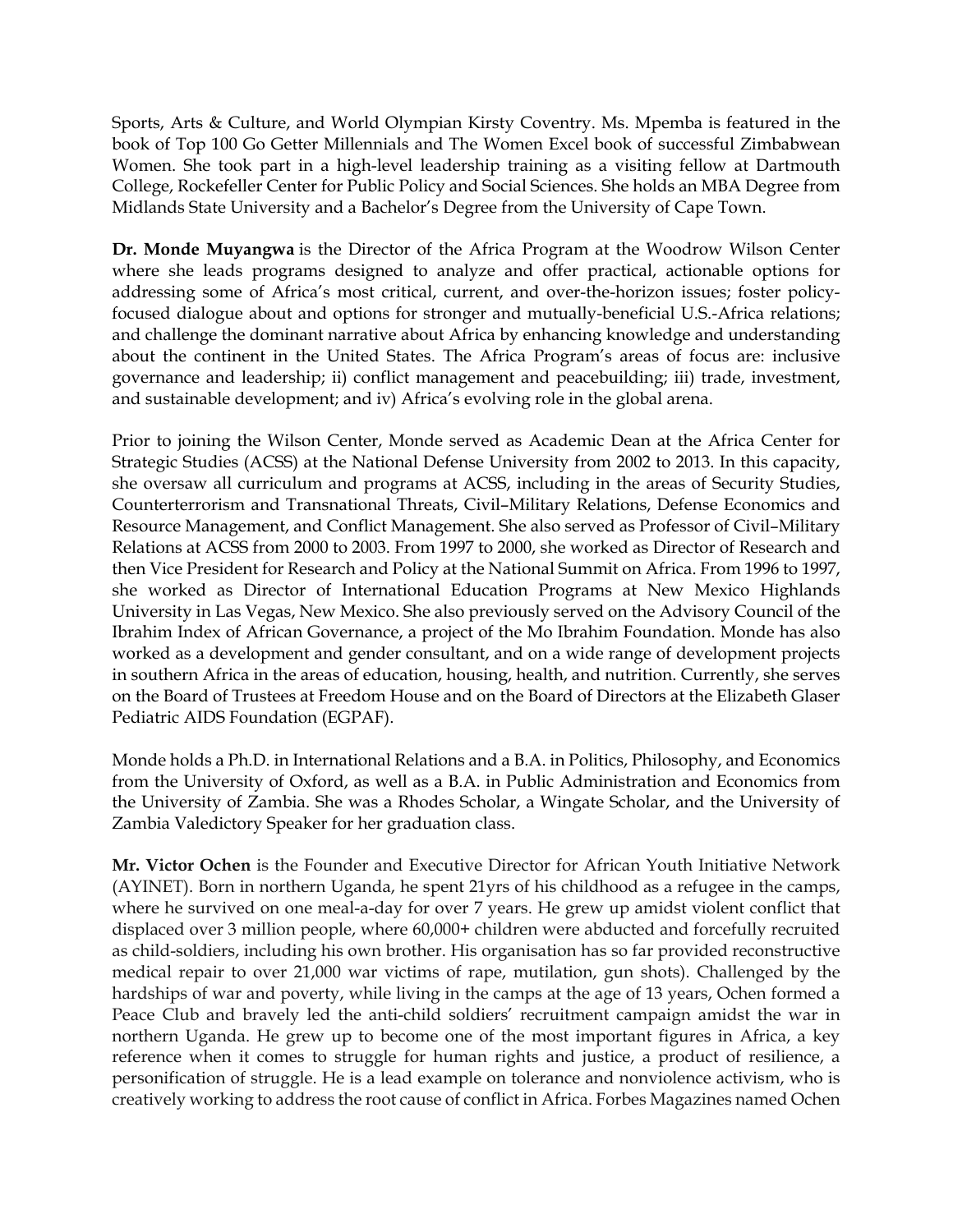in 2015 as one of the 10 most powerful men in Africa, while Archbishop Desmond Tutu attested that "my heart swells with joy to see Ochen as one of the new hope for Africa". He is the first Uganda and the youngest ever African nominated for Nobel Peace Prize 2015. Ochen is the YGL and has received several awards including Elyse Treaty in 2016; Pan-Commonwealth Youth Workers 2015, Mundo Negro Award 2016; all recognizing his service to poor people and his inspirational leadership for peace in Africa. He is the UN Goodwill Ambassador for Peace and Justice promoting SDG Goal16. Mr. Ochen is a member of the Global Advisory Group to the UNHCR on Gender, Forced Displacement and Protection.

**Dr. Ifesenachi Okafor-Yarwood** is a lecturer at the University of St Andrews whose research to date has generated critical insights around the blue economy, environmental justice, human security, maritime governance, and security. She brings a critical lens to the concept of sustainable development in relation to the management of marine and other natural resources and challenges the dominant assumptions on the areas of security, environmental justice, and maritime governance. Her multidisciplinary research combines empirical (indigenous epistemologies), doctrinal, historical, and theoretical analysis to investigate the complexities that shape environmental justice, maritime and natural resource governance, and security in Africa.

**Ms. 'Kemi Okenyodo** is the Executive Director of the Rule of Law and Empowerment Initiative also known as Partners West Africa Nigeria (PWAN), a non-governmental organization dedicated to enhancing citizens' participation and improving security governance in Nigeria and West Africa broadly.

She was the Team Lead of the Policing Component of the Security Justice Reform Program supported by the UK Government Conflict, Stability and Security Fund (CSSF) where she provides technical, strategic and programmatic leadership for the Nigeria Policing Programme (NPP), a program working with policing providers, government and civil society for accountable policing services in Nigeria, and where applicable programme partners. From August 2015 to December 2016, she provided support to the Head- West Africa Conflict Security & Stabilization Unit on Transition from Military Operations to a Stabilized Community Policing Approach in the Northeast. She has also previously served as the Team Lead of the Component Intervention Program 'Police Accountability' of the Justice 4 All (J4A) Program- a justice sector programme, funded by the UK Department for International Development (DFID) and implemented by the British Council.

'Kemi has over 15 years' experience in justice / security sector and governance issues in Nigeria and West Africa, and NGO management. She is particularly interested in police accountability, citizens engagement with security institutions, evolution of non-state actors and their contributions to improving public safety and security environment, gender and policing, criminal justice system reforms- in particular, judicial reforms and legal defence of indigent persons, mainstreaming women's participation both in security and governance issues and election security management. She's a graduate of the Faculty of Law, University of Lagos, a member of the Nigeria Bar Association, the Africa Security Sector Network and an alumnus of the Africa Center for Strategic Studies (ACSS) and the Secretary General of the Nigeria Chapter Alumni Chapter.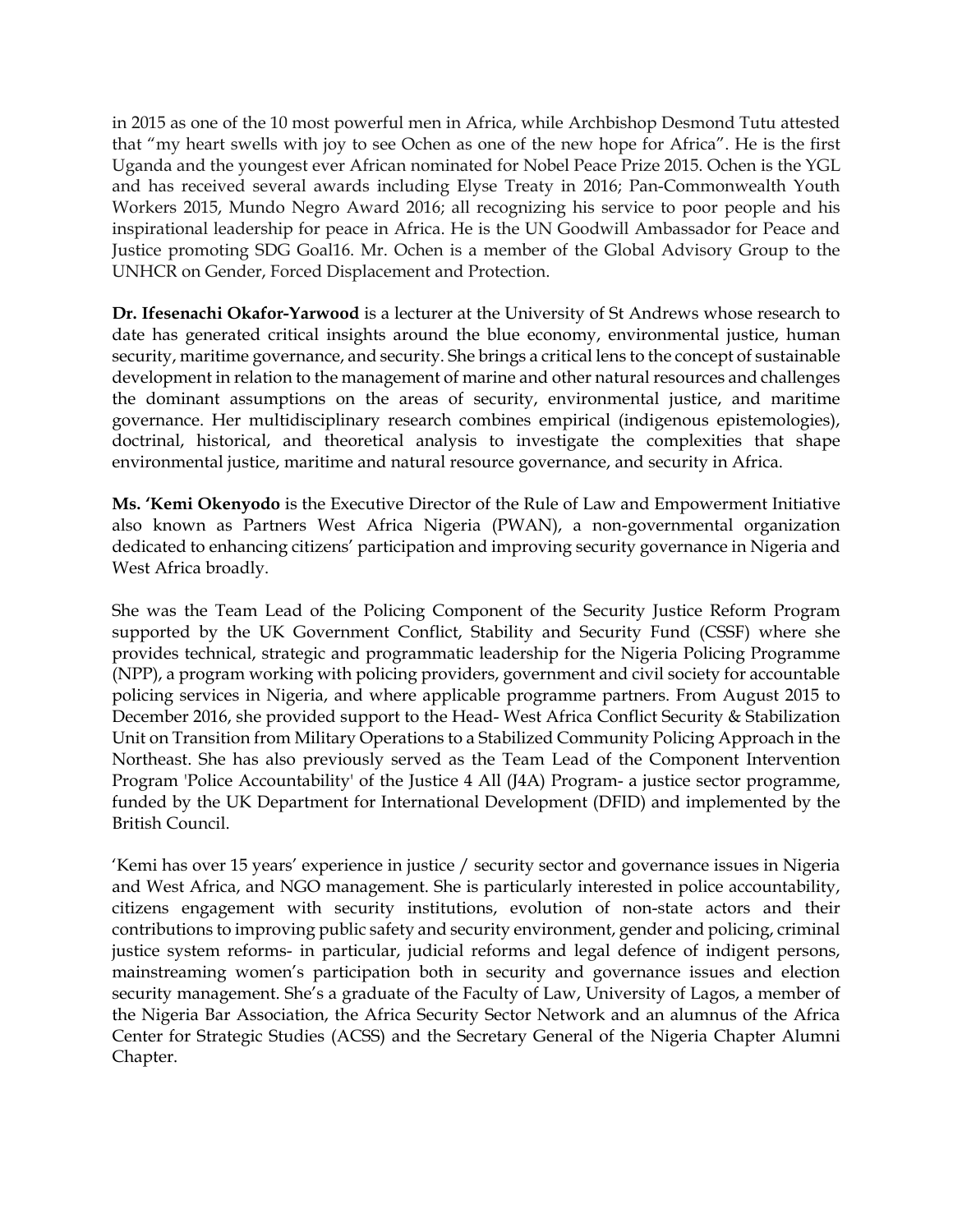**Mr. Camlus Ouma Omogo** is the Director of IGAD's Conflict Early Warning and Response Mechanism (IGAD-CEWARN) since May 2016. He joined IGAD-CEWARN in 2012 initially as its first Monitoring and Evaluation Officer during which he developed and led in implementation of the Mechanism's first Monitoring and Evaluation Framework and supported the development of the overall IGAD Monitoring and Evaluation System. Under his leadership, IGAD-CEWARN has expanded the thematic and geographic focus of its conflict early warning and response thereby positioning the Mechanism to support the region with strategic conflict analysis needed for effective decision making in the current uncertain period.

Mr. Omogo has over 20 years' experience in the field of peace and security including as a peacebuilding practitioner and consultant (training, facilitating community peace dialogues, facilitating peace building and problem-solving workshops, strategic planning, research and analysis, etc.) for various organizations in Kenya and Eastern Africa. He has published chapters on peace and security in edited books. He has participated in professional training, forums and seminars including Africa Center for Strategic Studies *Emerging Security Sector Leaders Seminar* in Washington, DC in October 2017. He has contributed to small arms control processes including as coordinator of Kenya Action Network on Small Arms (KANSA), Board member of Eastern Africa Action Network on Small Arms (EAANSA), member of International Action Network on Small Arms (IANSA) Advisory Council as well as a member of a committee that drafted the Kenya National Policy on Peacebuilding and Conflict Management and the Kenya National Action Plan on Small Arms and Light Weapons. He has participated in various national, regional and international small arms control meetings including as part of Kenya Delegation to the United Nations (New York) during the negotiations of UN Programme of Action on Small Arms and Light Weapons (UNPOA) and subsequent Arms Trade Treaty.

He holds a Master's degree in International Peace Studies (Joan B. Kroc Institute for International Peace Studies, University of Notre Dame, USA) through Fulbright Scholarship. He also holds a Post-Graduate Diploma in Project Planning and Management from The Catholic University of Eastern Africa (Nairobi, Kenya) and a BA in Philosophy from Urbaniana University (Rome).

**Dr. Aloysius Uche Ordu** is a senior fellow and director of the Africa Growth Initiative in the Global Economy and Development program at Brookings. Prior to taking up this appointment, he was managing partner at Omapu Associates LLC, a boutique advisory services and consulting firm. In that capacity, he was lead adviser of the African Development Fund Policy Innovation Lab, which was created under the Bill & Melinda Gates Trust Fund to support the efforts of the African Development Bank Group for reinvigorating concessional finance to respond to the changing reality of its clients. As lead adviser, he oversaw a policy team that prepared the "Report of the High-Level Panel on Transforming Trust in the AfDB Group into Influence."

Ordu was previously vice president at the African Development Bank. In that capacity he was accountable for the bank's regional departments, and the policy, fiduciary, partnership, and resource mobilization departments. He oversaw the replenishment of the African Development Fund, led the Bank Group's decentralization of staff to the country offices across the African continent, chaired the operations committee, played active roles in the senior management coordinating committee, and represented bank management in the committee meetings of the board of executive directors. Before his appointment as vice president, he was regional director for Eastern Africa (covering Burundi, Kenya, Rwanda, Seychelles, Tanzania, and Uganda). In that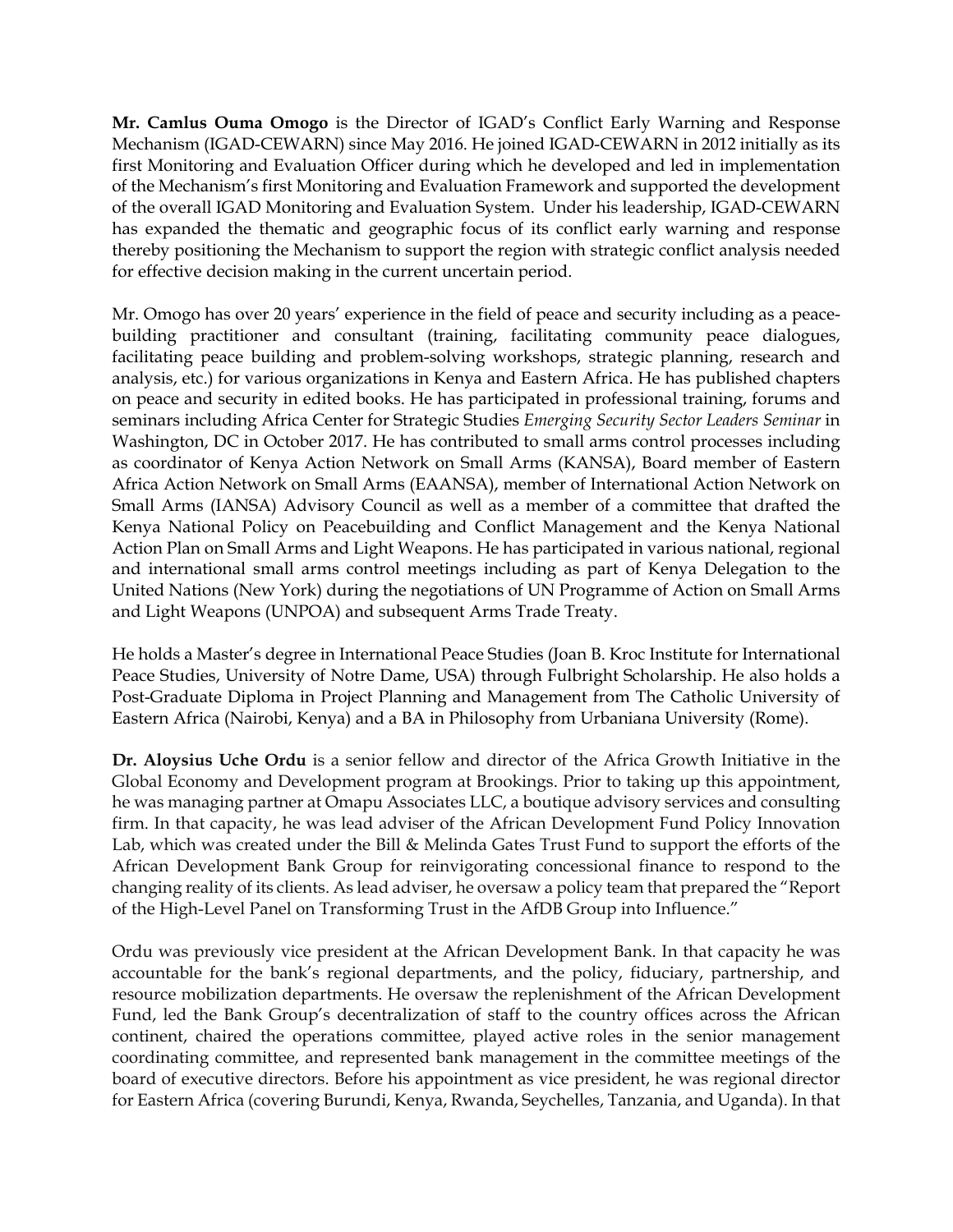capacity, he introduced innovations in country strategy formulation, analytically rigorous economic and sector work, and attention to expeditious portfolio management and quality assurance.

Before joining the African Development Bank, Ordu worked at the World Bank for over two decades and served in various leadership and managerial capacities, including director of operations policy and country services. In that capacity, he represented bank management in the committee meetings of the board of executive directors. He also served as operations director for the Latin America and the Caribbean region; country manager (Manila, Philippines); manager for development effectiveness in the Middle East and North Africa region; and coordinator of the Young Professionals Program—the World Bank Group's source of talent.

Ordu is a member of the board of directors of the Partnership for Transparency Fund. He served as senior consultant to the World Meteorological Organization, the United Nations Environment Program, the African Development Bank, and the World Bank. His research interests include trade policy, regional economic integration, governance, public health economics, and infrastructure financing. He has published numerous commentaries on African affairs through AGI's [Africa](https://www.brookings.edu/blog/africa-in-focus/2021/04/06/africa-is-creating-jobs-but-the-narrative-is-complicated/) in [Focus](https://www.brookings.edu/blog/africa-in-focus/2021/04/06/africa-is-creating-jobs-but-the-narrative-is-complicated/) and through the Nairobi-based East African newspaper.

Ordu holds a Ph.D. in economics from Sussex University, M.Sc. in quantitative economics from Bristol University, and B.Sc. in economics and law from University College, Cardiff, Wales, U.K.

**Dr. Joseph Siegle** leads the Africa Center's research program, which produces the Center's *Africa Security Briefs, Research Papers, Special Reports, Spotlights,* and *Infographics* series with the aim of generating policy relevant analyses that contribute to addressing Africa's security challenges. Dr. Siegle's research interests include understanding the role of governance in advancing security and development; security trends in Africa; stabilization of fragile states; democratic transitions; and strengthening institutions of democratic accountability. He has written widely for leading policy journals and newspapers and is a regular media analyst.

Prior to joining the Africa Center, he was a Douglas Dillon Fellow at the Council on Foreign Relations, a senior research scholar at the University of Maryland's Center for International and Security Studies, and a senior advisor for democratic governance at DAI. For more than a decade, he served in various field capacities throughout Africa as well as in Asia and the Balkans with the international NGO, World Vision, and as a Peace Corps Volunteer.

Dr. Siegle holds a doctorate in international security and economic policy from the University of Maryland's School of Public Policy and a master's in agricultural economics, with an emphasis on African food security, from Michigan State University.

**Dr. Ibrahim Wani** is an independent consultant that served as the Senior Advisor to the Africa Center for Strategic Studies' Senior Leaders Seminar. Dr. Wani was the Chief of the Research and Right to Development Division at the UN Office of the High Commissioner for Human Rights in Geneva, Switzerland and previously served as the Regional Representative in the United Nations Office of the High Commissioner for Human Rights in Addis Ababa, Ethiopia. Dr. Wani served as a member of the faculty and as Academic Dean at the Africa Center for Strategic Studies (ACSS) until 2002. Dr. Wani came to ACSS after a career in academia, international and institutional development, and public service. He was a Professor of Law at the Schools of Law at the